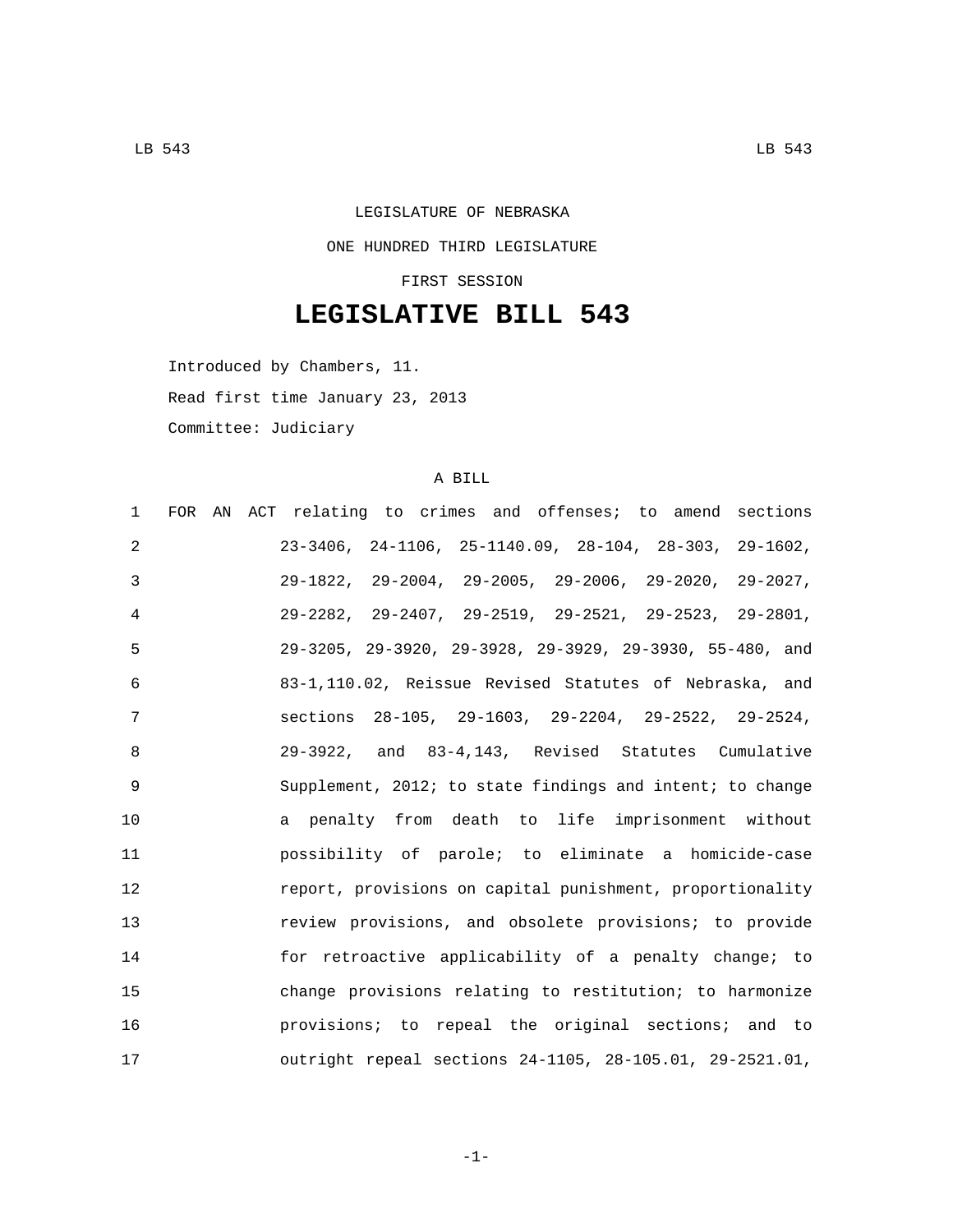| $\mathbf{1}$    | $29-2521.03$ , $29-2521.04$ , $29-2524.01$ , $29-2524.02$ , $29-2525$ ,      |
|-----------------|------------------------------------------------------------------------------|
| 2               | 29-2527, 29-2528, 29-2811, and 83-1,132, Reissue Revised                     |
| $\overline{3}$  | Statutes of Nebraska, and sections $29-2521.02$ , $29-2524$ ,                |
| $\overline{4}$  | $29-2537$ , $29-2538$ , $29-2539$ , $29-2540$ , $29-2541$ , $29-2542$ ,      |
| 5               | $29-2543$ , $29-2546$ , $83-1$ , $105.01$ , $83-964$ , $83-965$ , $83-966$ , |
| 6               | $83-967$ , $83-968$ , $83-969$ , $83-970$ , $83-971$ , and $83-972$ ,        |
| $7\phantom{.0}$ | Revised Statutes Cumulative Supplement, 2012.                                |
|                 | 8 Be it enacted by the people of the State of Nebraska,                      |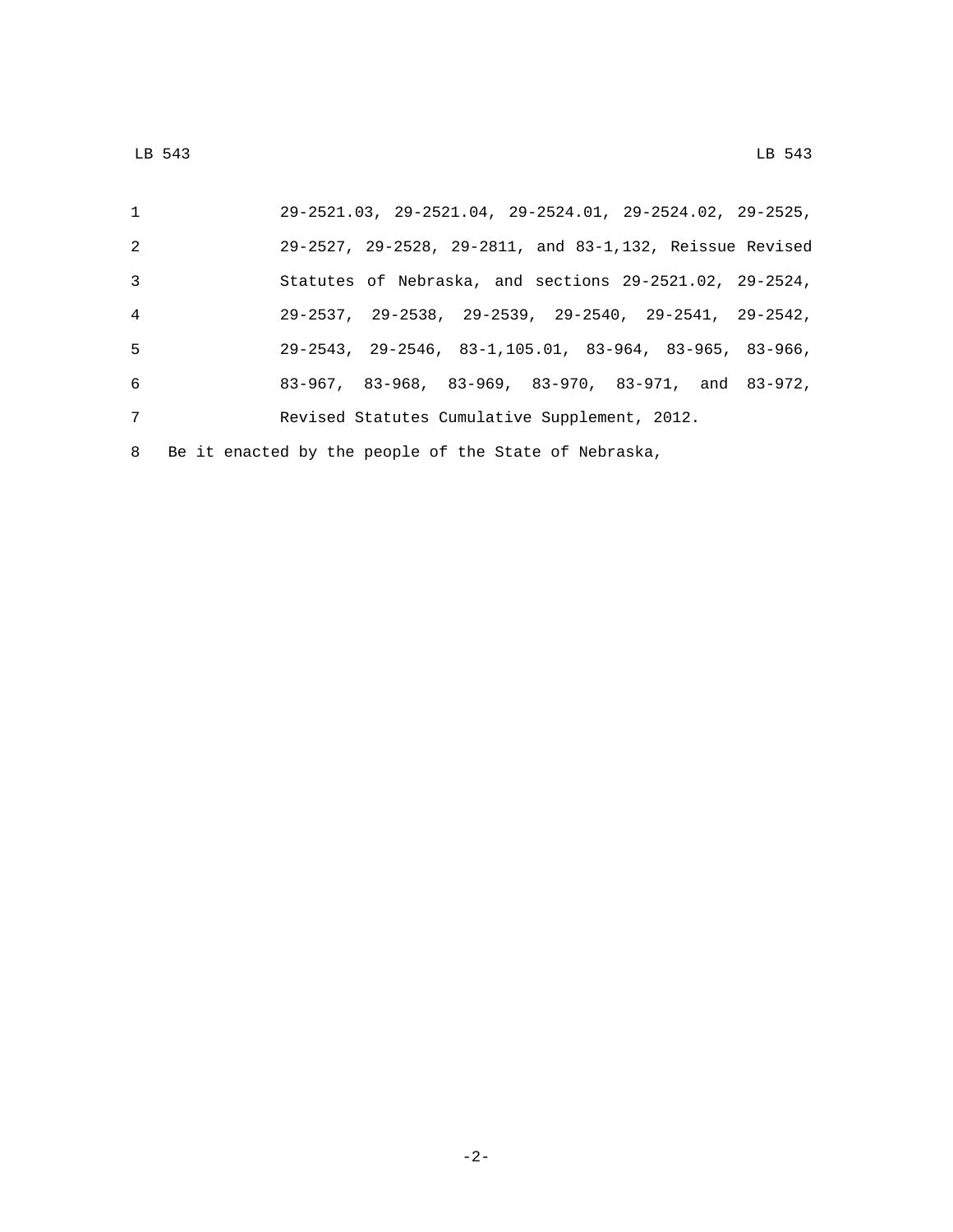| 1              | Section 1. The Legislature finds that:                                |
|----------------|-----------------------------------------------------------------------|
| $\overline{a}$ | (1) Life is the most valuable possession of a human                   |
| 3              | being. The State of Nebraska should exercise utmost care to protect   |
| 4              | its residents' lives from homicide, accident, and arbitrary taking by |
| 5              | this state;                                                           |
| 6              | (2) The experience of this state with the death penalty               |
| 7              | has been fraught with errors, frustration, and delay due to           |
| 8              | constitutional mistakes in the statutes, defective legal procedures   |
| 9              | and implementation of the statutes, lack of uniformity in             |
| 10             | application, and inordinately heavy expenditures of money and time;   |
| 11             | The financial costs of attempting to implement the<br>(3)             |
| 12             | death penalty statutes are not justifiable in light of the other      |
| 13             | needs of this state and particularly because evidence does not        |
| 14             | establish that the death penalty effectively deters first-degree      |
| 15             | murder;                                                               |
| 16             | (4)<br>The history of attempts to carry out the death                 |
| 17             | penalty in Nebraska demonstrates an inordinate burden on the justice  |
| 18             | system and on the lives of the innocent families and associates of    |
| 19             | both the victims and the convicted parties;                           |
| 20             | (5) A maximum sentence of life imprisonment without                   |
| 21             | possibility of parole, subject only to the constitutional power of    |
| 22             | the Board of Pardons, is preferable to the current capital punishment |
| 23             | scheme. Such a maximum sentence reflects this state's desire to       |
| 24             | ensure the safety of its citizens, assist victims' families when      |
| 25             | possible, and yet preserve this state's values of human life, uniform |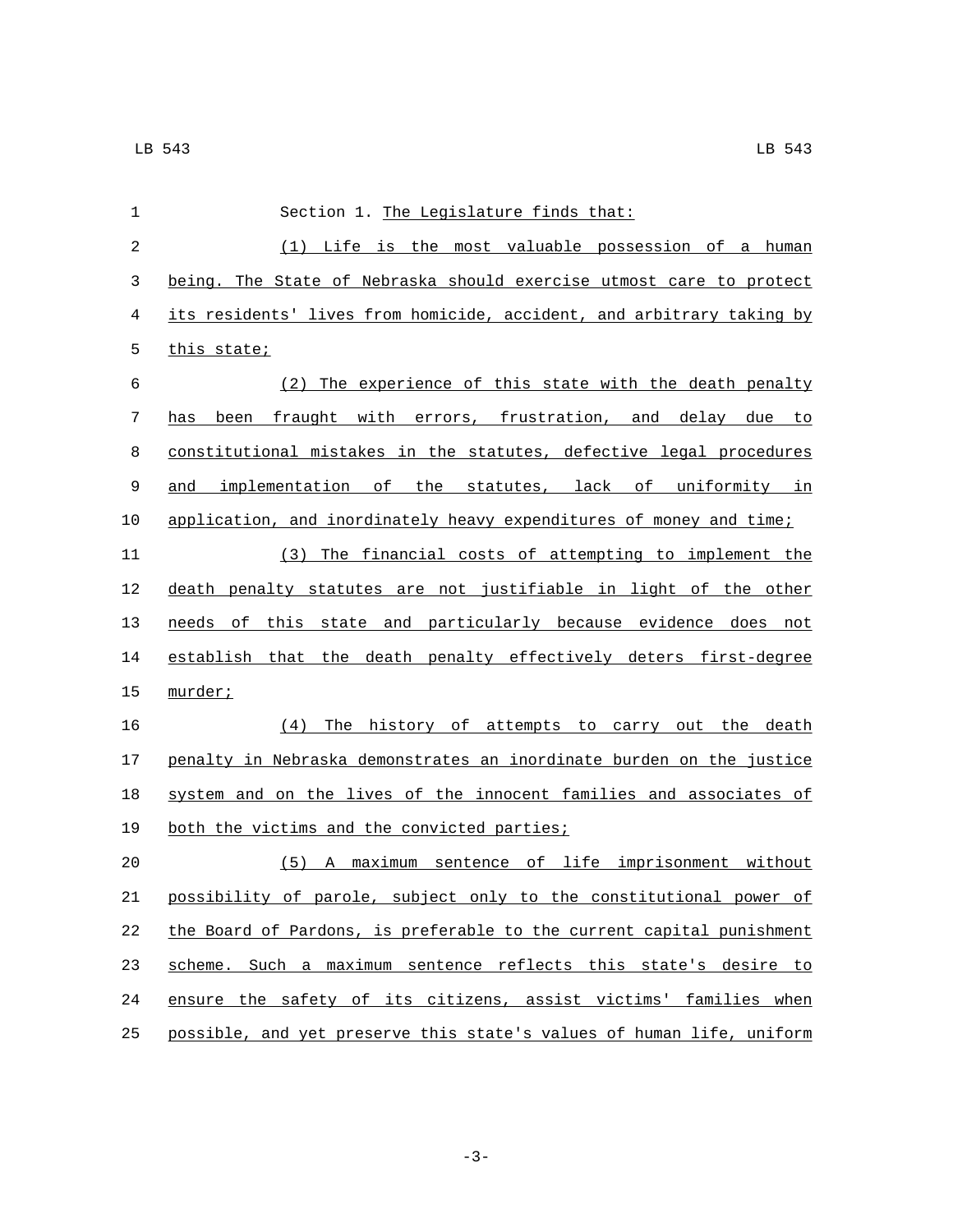| 1           | fairness, and basic decency;                                          |
|-------------|-----------------------------------------------------------------------|
| 2           | (6) The Legislature acknowledges the necessity of a Board             |
| 3           | of Pardons as established by the Constitution of Nebraska and that of |
| 4           | other states and acknowledges its power to commute sentences. Parole, |
| 5           | however, is a function of the Board of Parole upon which the          |
| 6           | Legislature can set limitations, and the changes made by this         |
| 7           | legislative bill are intended to prohibit parole for those persons    |
| 8           | given the maximum sentence for first-degree murder; and               |
| $\mathsf 9$ | (7) The existing capital punishment scheme is a failure               |
| 10          | and has taken an unacceptable toll on the state's reputation for      |
| 11          | simple fairness, basic decency, and care for the dignity of human     |
| 12          | life. This state rejects the concept that by killing it can teach its |
| 13          | residents not to kill.                                                |
| 14          | Sec. 2. Section 23-3406, Reissue Revised Statutes of                  |
| 15          | Nebraska, is amended to read:                                         |
| 16          | 23-3406 (1) The contract negotiated between the county                |
| 17          | board and the contracting attorney shall specify the categories of    |
| 18          | cases in which the contracting attorney is to provide services.       |
| 19          | (2) The contract negotiated between the county board and              |
| 20          | the contracting attorney shall be awarded for at least a two-year     |
| 21          | term. Removal of the contracting attorney short of the agreed term    |
| 22          | may be for good cause only.                                           |
| 23          | (3)<br>The contract between the county board and the                  |
| 24          | contracting attorney may specify a maximum allowable caseload for     |
| 25          | each full-time or part-time attorney who handles cases under the      |

-4-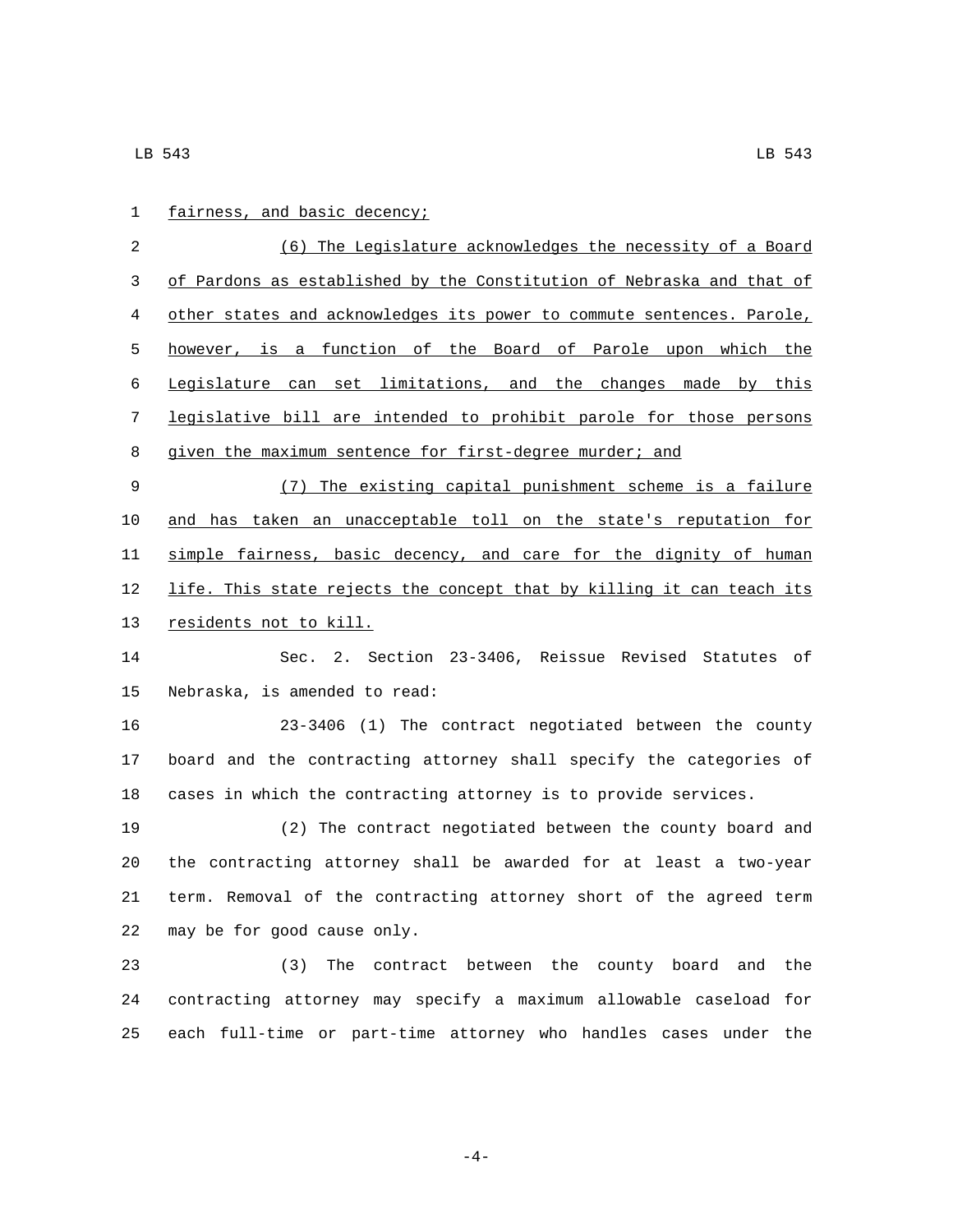contract. Caseloads shall allow each lawyer to give every client the time and effort necessary to provide effective representation. (4) The contract between the county board and the contracting attorney shall provide that the contracting attorney be compensated at a minimum rate which reflects the following factors: (a) The customary compensation in the community for similar services rendered by a privately retained counsel to a paying client or by government or other publicly paid attorneys to a public 9 client; (b) The time and labor required to be spent by the 11 attorney; and (c) The degree of professional ability, skill, and experience called for and exercised in the performance of the 14 services. (5) The contract between the county board and the contracting attorney shall provide that the contracting attorney may decline to represent clients with no reduction in compensation if the contracting attorney is assigned more cases which require an

20 attorney can competently handle.

 (6) The contract between the contracting attorney and the county board shall provide that the contracting attorney shall receive at least ten hours of continuing legal education annually in the area of criminal law. The contract between the county board and the contracting attorney shall provide funds for the continuing legal

extraordinary amount of time and preparation than the contracting

-5-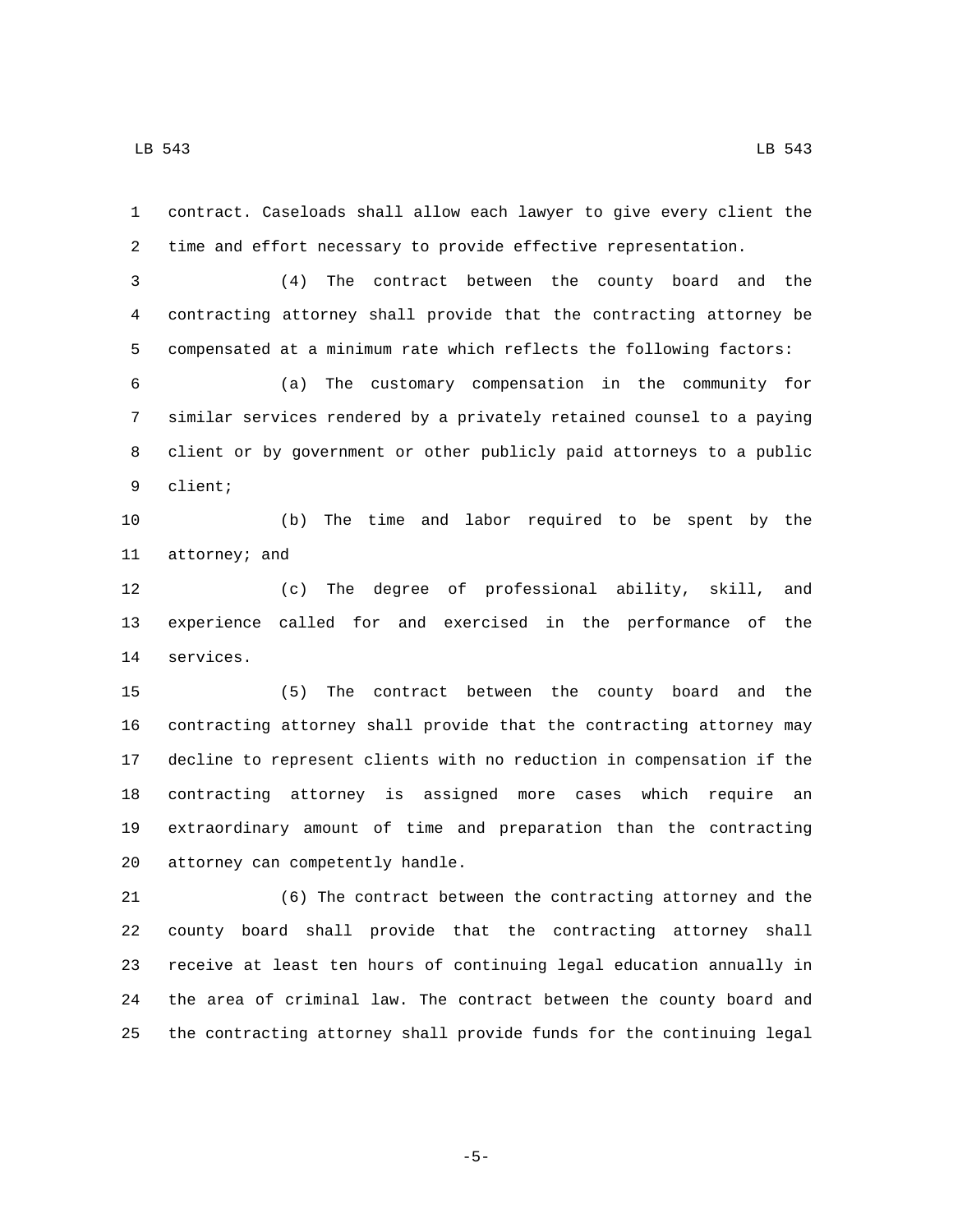education of the contracting attorney in the area of criminal law.

 (7) The contract between the county board and the contracting attorney shall require that the contracting attorney provide legal counsel to all clients in a professional, skilled manner consistent with minimum standards set forth by the American Bar Association and the Canons of Ethics for Attorneys in the State of Nebraska. The contract between the county board and the contracting attorney shall provide that the contracting attorney shall be available to eligible defendants upon their request, or the request of someone acting on their behalf, at any time the Constitution of the United States or the Constitution of Nebraska 12 requires the appointment of counsel.

 (8) The contract between the county board and the contracting attorney shall provide for reasonable compensation over and above the normal contract price for cases which require an 16 extraordinary amount of time and preparation. <del>, including capital</del> 17 eases.

 Sec. 3. Section 24-1106, Reissue Revised Statutes of 19 Nebraska, is amended to read:

 24-1106 (1) In cases which were appealable to the Supreme Court before September 6, 1991, the appeal, if taken, shall be to the 22 Court of Appeals except in capital cases, cases in which life 23 imprisonment without possibility of parole has been imposed- and cases involving the constitutionality of a statute.

(2) Any party to a case appealed to the Court of Appeals

-6-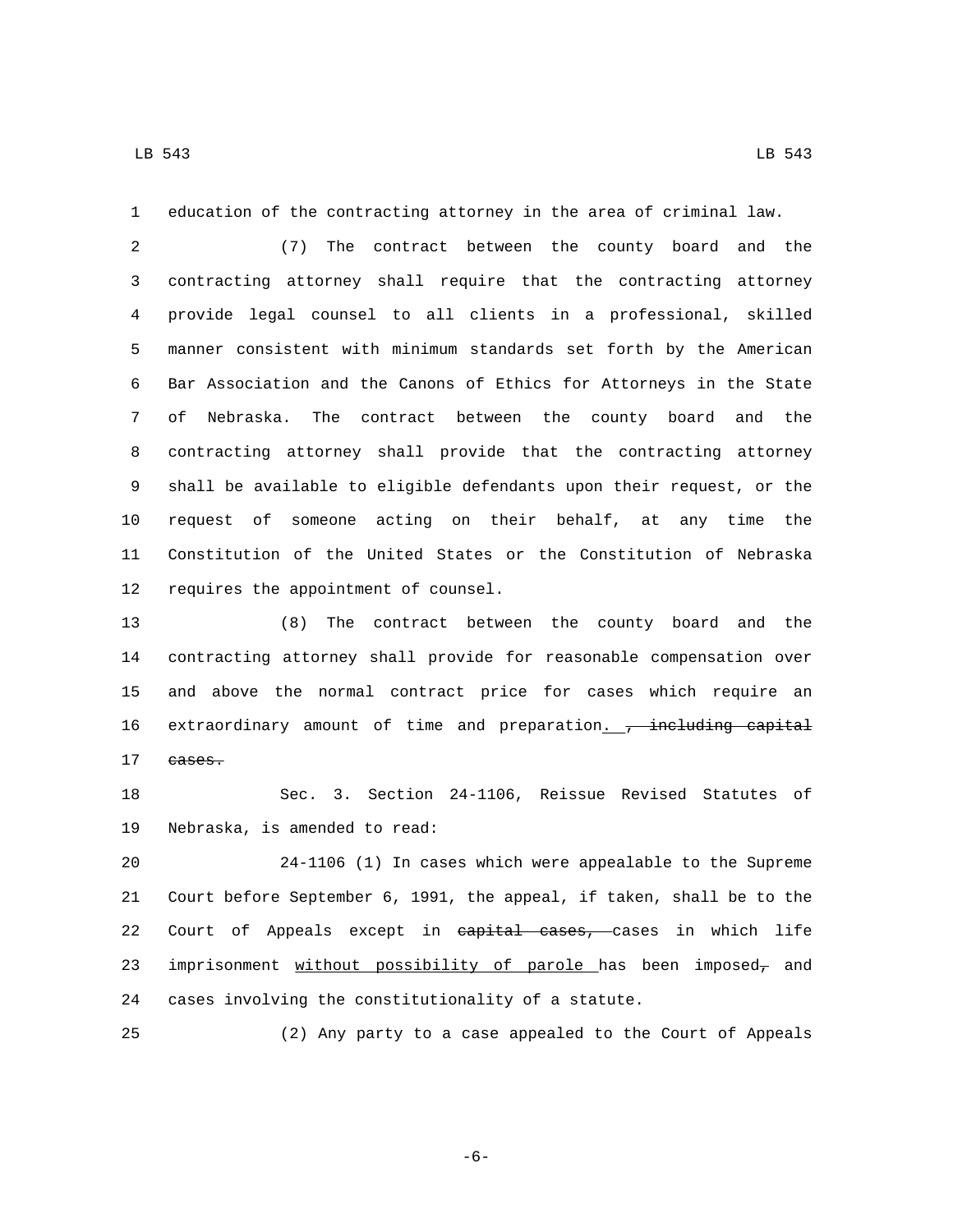may file a petition in the Supreme Court to bypass the review by the Court of Appeals and for direct review by the Supreme Court. The procedure and time for filing the petition shall be as provided by rules of the Supreme Court. In deciding whether to grant the petition, the Supreme Court may consider one or more of the following factors:6

 (a) Whether the case involves a question of first 8 impression or presents a novel legal question;

 (b) Whether the case involves a question of state or 10 federal constitutional interpretation;

 (c) Whether the case raises a question of law regarding 12 the validity of a statute;

 (d) Whether the case involves issues upon which there is an inconsistency in the decisions of the Court of Appeals or of the 15 Supreme Court; and

 (e) Whether the case is one of significant public 17 interest.

 When a petition for direct review is granted, the case shall be docketed for hearing before the Supreme Court.

 (3) The Supreme Court shall by rule provide for the removal of a case from the Court of Appeals to the Supreme Court for decision by the Supreme Court at any time before a final decision has been made on the case by the Court of Appeals. The removal may be on the recommendation of the Court of Appeals or on motion of the Supreme Court. Cases may be removed from the Court of Appeals for

-7-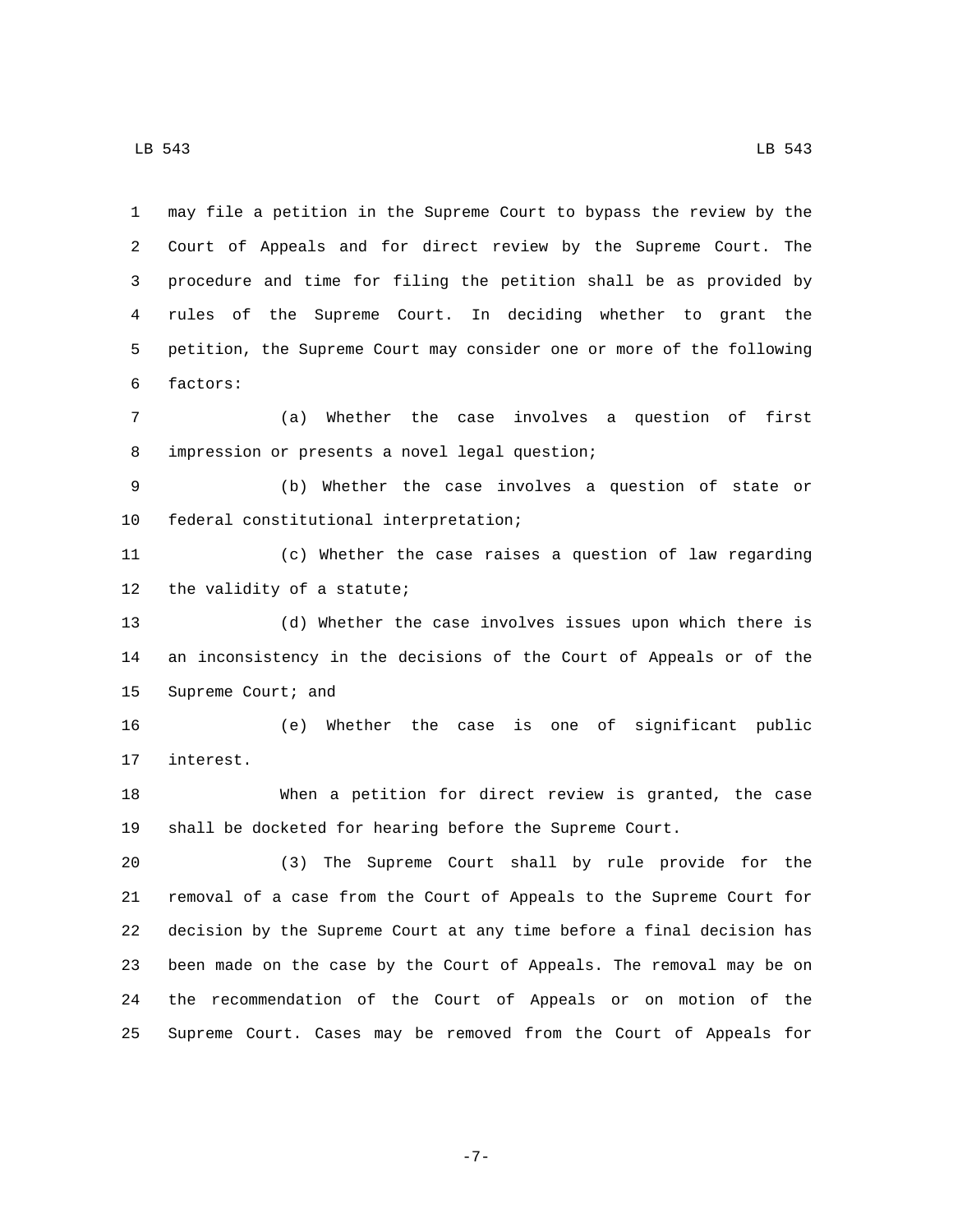decision by the Supreme Court for any one or more of the reasons set forth in subsection (2) of this section or in order to regulate the caseload existing in either the Court of Appeals or the Supreme Court. The Chief Judge of the Court of Appeals and the Chief Justice of the Supreme Court shall regularly inform each other of the number and nature of cases docketed in the respective court.

 Sec. 4. Section 25-1140.09, Reissue Revised Statutes of 8 Nebraska, is amended to read:

 25-1140.09 On the application of the county attorney or any party to a suit in which a record of the proceedings has been 11 made, upon receipt of the notice provided in section 29 2525, or upon the filing of a praecipe for a bill of exceptions by an appealing party in the office of the clerk of the district court as provided in section 25-1140, the court reporter shall prepare a transcribed copy of the proceedings so recorded or any part thereof. The reporter shall be entitled to receive, in addition to his or her salary, a per-page fee as prescribed by the Supreme Court for the original copy and each additional copy, to be paid by the party requesting the same 19 except as otherwise provided in this section.

 When the transcribed copy of the proceedings is required by the county attorney, the fee therefor shall be paid by the county in the same manner as other claims are paid. When the defendant in a criminal case, after conviction, makes an affidavit that he or she is unable by reason of his or her poverty to pay for such copy, the court or judge thereof may, by order endorsed on such affidavit,

-8-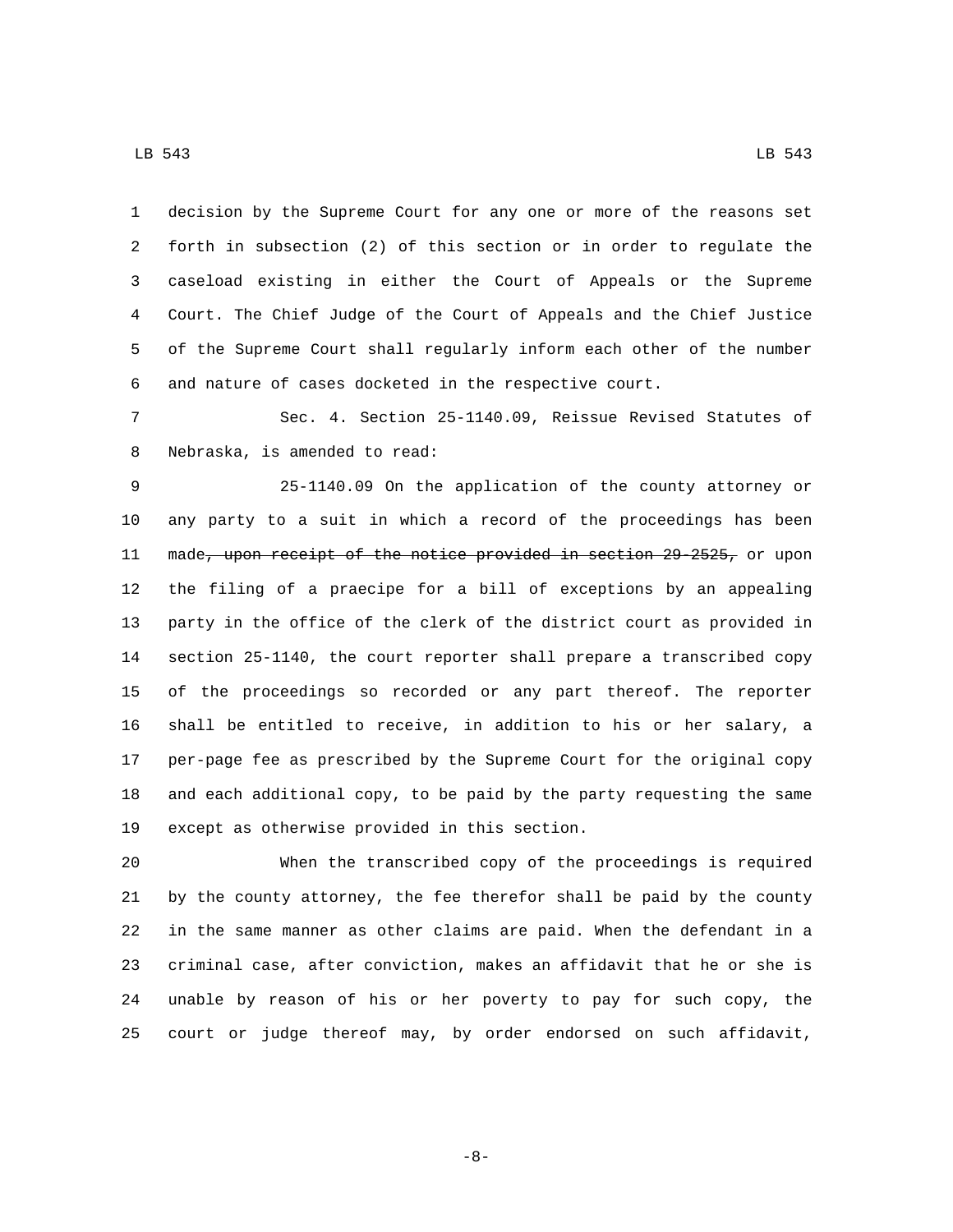direct delivery of such transcribed copy to such defendant, and the fee shall be paid by the county in the same manner as other claims 3 are allowed and paid. When such copy is prepared in any criminal case in which the sentence adjudged is capital, the fees therefor shall be 5 paid by the county in the same manner as other claims are allowed or paid.

 The fee for preparation of a bill of exceptions and the procedure for preparation, settlement, signature, allowance, certification, filing, and amendment of a bill of exceptions shall be regulated and governed by rules of practice prescribed by the Supreme Court. The fee paid shall be taxed, by the clerk of the district court, to the party against whom the judgment or decree is rendered except as otherwise ordered by the presiding district judge.

 Sec. 5. Section 28-104, Reissue Revised Statutes of 15 Nebraska, is amended to read:

 28-104 The terms offense and crime are synonymous as used in this code and mean a violation of, or conduct defined by, any 18 statute for which a fine<sub>7</sub> or imprisonment<del>, or death</del> may be imposed.

 Sec. 6. Section 28-105, Revised Statutes Cumulative Supplement, 2012, is amended to read:

 28-105 (1) For purposes of the Nebraska Criminal Code and any statute passed by the Legislature after the date of passage of the code, felonies are divided into nine classes which are distinguished from one another by the following penalties which are 25 authorized upon conviction:

-9-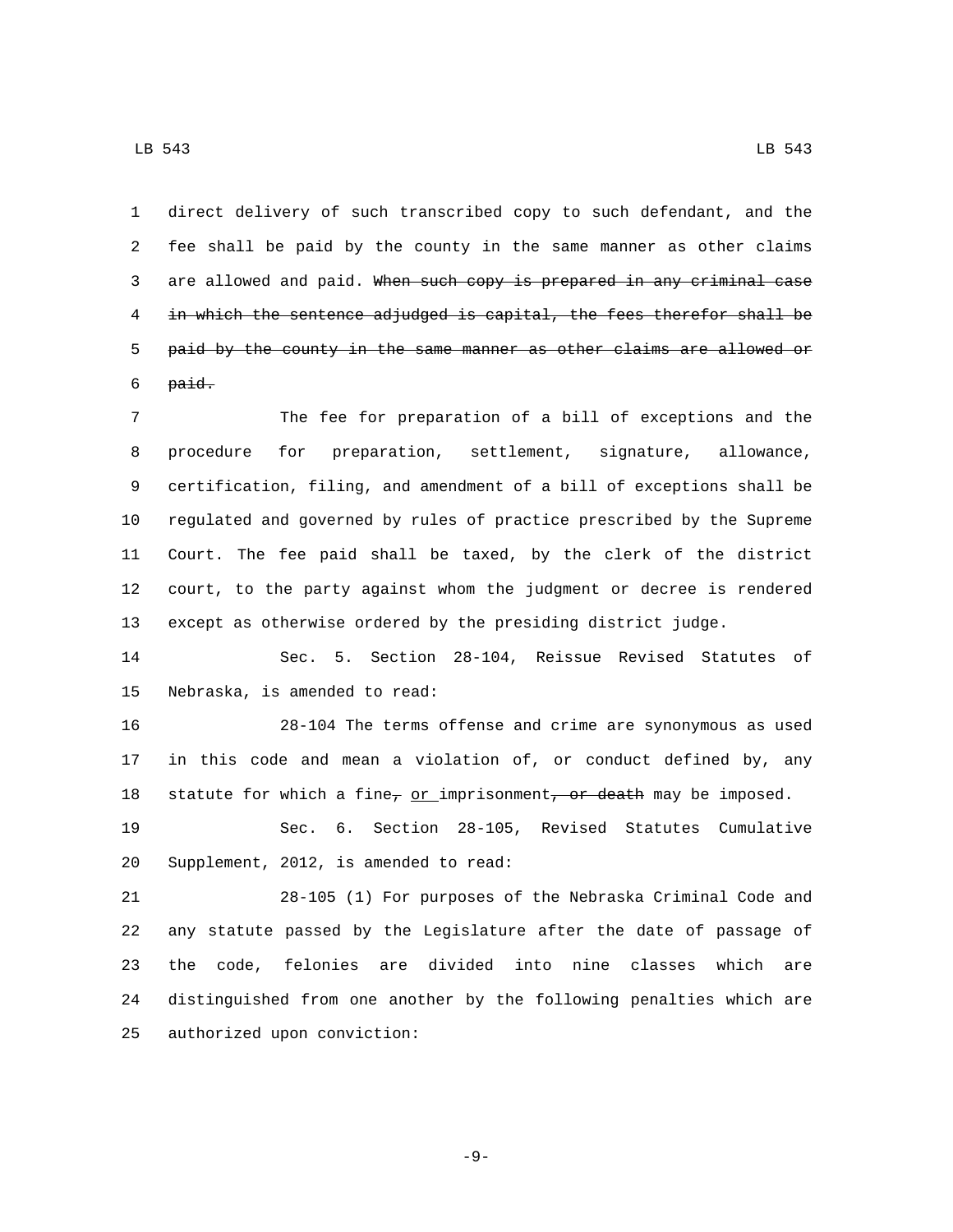| LB 543 | LB 543 |
|--------|--------|
|--------|--------|

| 1  | Class I felony   | <del>Death</del>                                                   |
|----|------------------|--------------------------------------------------------------------|
| 2  | Class I felony   | Life imprisonment without possibility of parole                    |
| 3  | Class IA felony  | Life imprisonment                                                  |
| 4  | Class IB felony  | Maximum - life imprisonment                                        |
| 5  |                  | Minimum - twenty years imprisonment                                |
| 6  | Class IC felony  | Maximum - fifty years imprisonment                                 |
| 7  |                  | Mandatory minimum - five years imprisonment                        |
| 8  | Class ID felony  | Maximum - fifty years imprisonment                                 |
| 9  |                  | Mandatory minimum - three years imprisonment                       |
| 10 | Class II felony  | Maximum - fifty years imprisonment                                 |
| 11 |                  | Minimum - one year imprisonment                                    |
| 12 | Class III felony | Maximum - twenty years imprisonment, or                            |
| 13 |                  | twenty-five thousand dollars fine, or both                         |
| 14 |                  | Minimum - one year imprisonment                                    |
| 15 |                  | Class IIIA felony Maximum - five years imprisonment, or            |
| 16 |                  | ten thousand dollars fine, or both                                 |
| 17 |                  | $Minimum - none$                                                   |
| 18 | Class IV felony  | Maximum - five years imprisonment, or                              |
| 19 |                  | ten thousand dollars fine, or both                                 |
| 20 |                  | $Minimum - none$                                                   |
| 21 |                  | $(2)$ $(2)$ $(3)$ All sentences of imprisonment for Class I, IA,   |
| 22 |                  | IB, IC, ID, II, and III felonies and sentences of one year or more |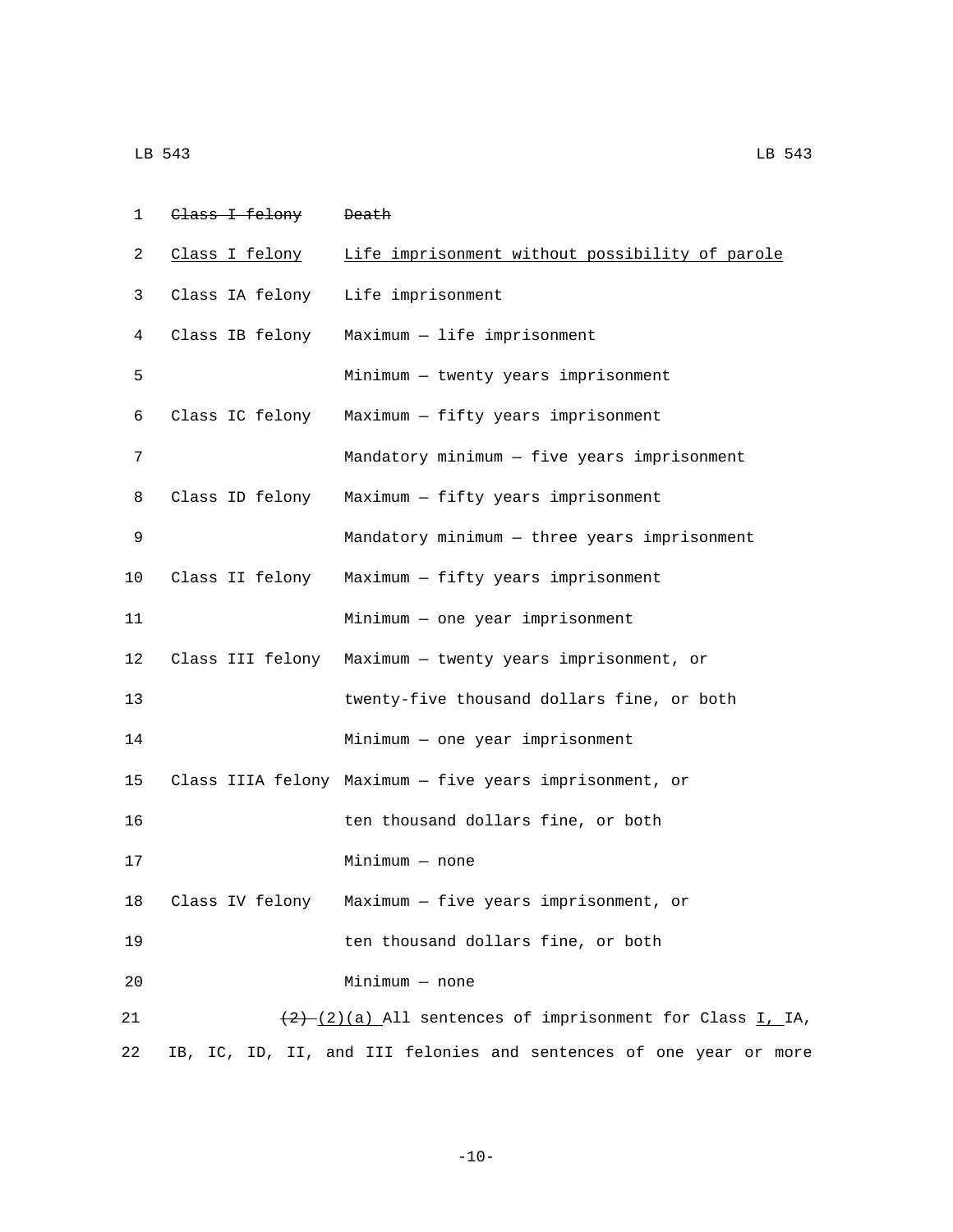for Class IIIA and IV felonies shall be served in institutions under the jurisdiction of the Department of Correctional Services.

 (b) Sentences of less than one year shall be served in the county jail except as provided in this subsection. If the department certifies that it has programs and facilities available for persons sentenced to terms of less than one year, the court may order that any sentence of six months or more be served in any institution under the jurisdiction of the department. Any such certification shall be given by the department to the State Court Administrator, who shall forward copies thereof to each judge having 11 jurisdiction to sentence in felony cases.

 (3) Nothing in this section shall limit the authority granted in sections 29-2221 and 29-2222 to increase sentences for 14 habitual criminals.

 (4) A person convicted of a felony for which a mandatory minimum sentence is prescribed shall not be eligible for probation.

 Sec. 7. Section 28-303, Reissue Revised Statutes of 18 Nebraska, is amended to read:

 28-303 A person commits murder in the first degree if he or she kills another person (1) purposely and with deliberate and premeditated malice, or (2) in the perpetration of or attempt to perpetrate any sexual assault in the first degree, arson, robbery, kidnapping, hijacking of any public or private means of transportation, or burglary, or (3) by administering poison or 25 causing the same to be done.  $\div$  or if by willful and corrupt perjury

-11-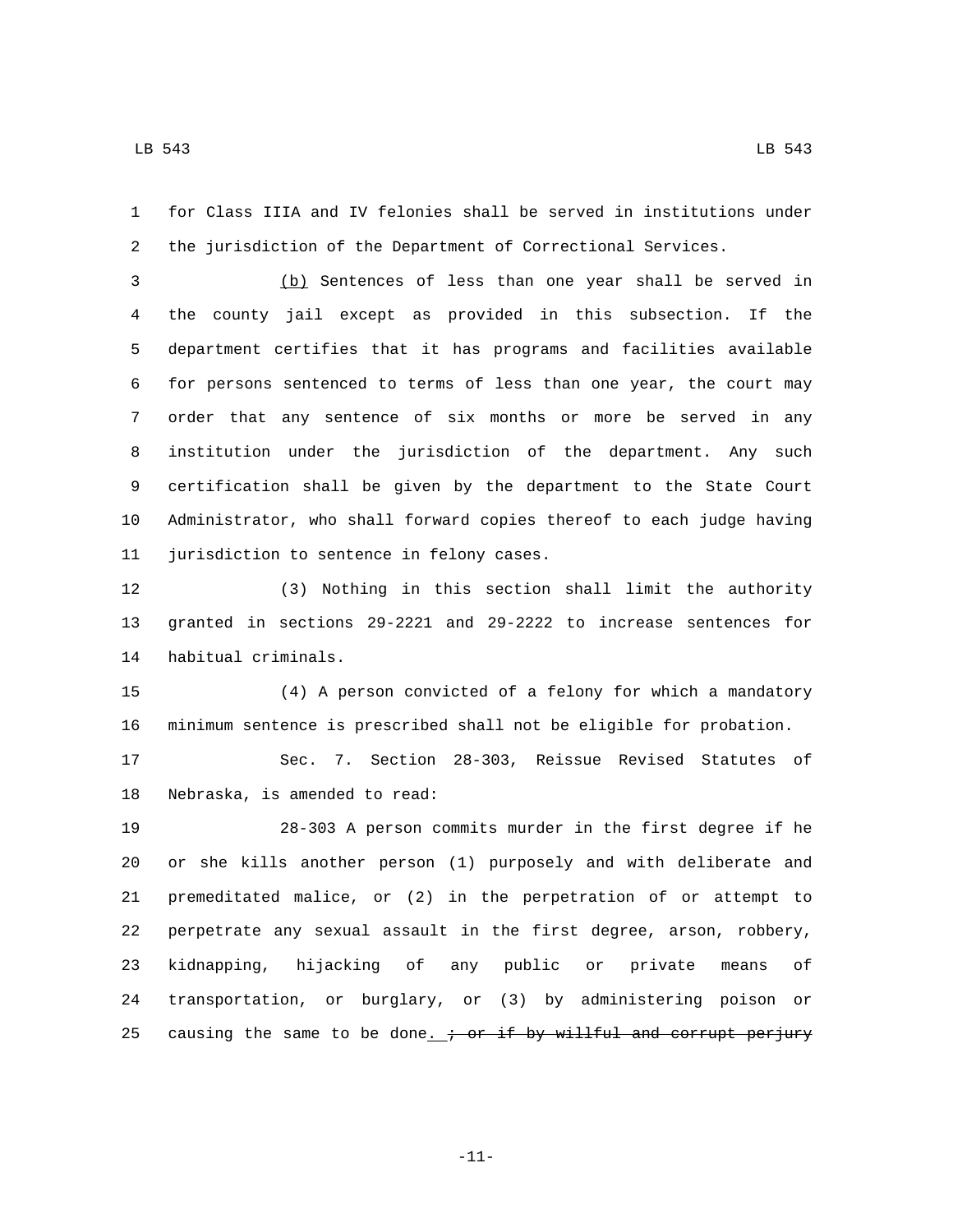1 or subornation of the same he or she purposely procures the 2 conviction and execution of any innocent person. The determination of whether murder in the first degree shall be punished as a Class I or Class IA felony shall be made pursuant to sections 29-2519 to  $29 - 2524$ .  $29 - 2523$ .

 Sec. 8. Section 29-1602, Reissue Revised Statutes of 7 Nebraska, is amended to read:

 29-1602 All informations shall be filed in the court 9 having jurisdiction of the offense specified therein, in the informations, by the prosecuting attorney of the proper county as informant. The prosecuting attorney shall subscribe his or her name thereto and endorse thereon the names of the witnesses known to him or her at the time of filing. After the information has been filed, the prosecuting attorney shall endorse on the information the names of such other witnesses as shall then be known to him or her as the court in its discretion may prescribe, except that if a notice of aggravation is contained in the information as provided in section 29-1603, the prosecuting attorney may endorse additional witnesses at any time up to and including the thirtieth day prior to the trial of 20 guilt.

 Sec. 9. Section 29-1603, Revised Statutes Cumulative 22 Supplement, 2012, is amended to read:

 29-1603 (1) All informations shall be in writing and signed by the county attorney, complainant, or some other person, and 25 the offenses charged therein in the informations shall be stated with

-12-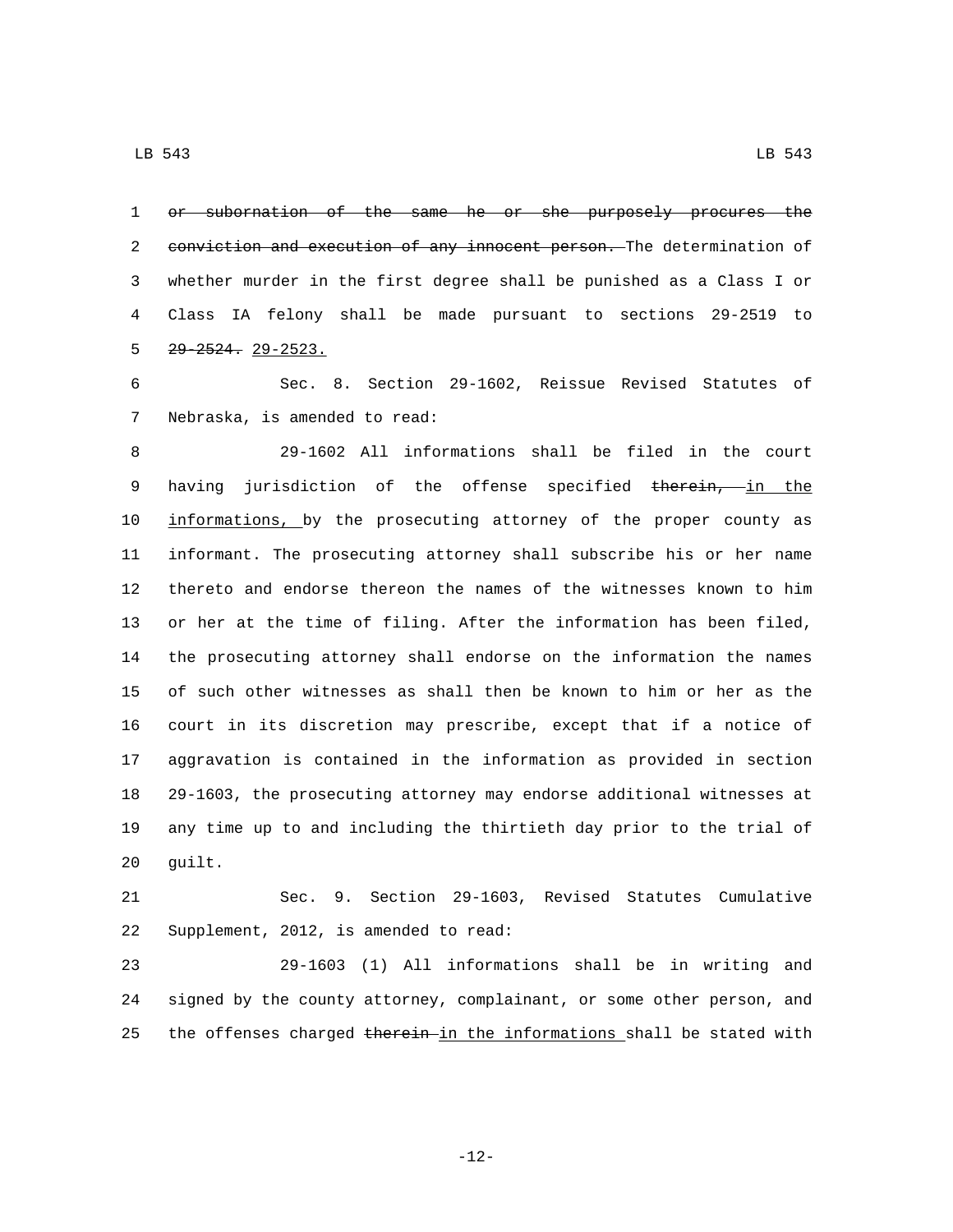the same fullness and precision in matters of substance as is 2 required in indictments in like cases.

 (2)(a) Any information charging a violation of section 28-303 and in which the death penalty life imprisonment without possibility of parole is sought shall contain a notice of aggravation which alleges one or more aggravating circumstances, as such aggravating circumstances are provided in section 29-2523. The notice of aggravation shall be filed as provided in section 29-1602. It shall constitute sufficient notice to describe the alleged aggravating circumstances in the language provided in section 11 29-2523.

 (b) The state shall be permitted to add to or amend a notice of aggravation at any time up to and including the thirtieth 14 day prior to the trial of guilt.

 (c) The existence or contents of a notice of aggravation shall not be disclosed to the jury until after the verdict is 17 rendered in the trial of guilt.

 (3) Different offenses and different degrees of the same offense may be joined in one information, in all cases in which the same might by different counts be joined in one indictment; and in all cases a defendant or defendants shall have the same right, as to proceedings therein, as the defendant or defendants would have if 23 prosecuted for the same offense upon indictment.

 Sec. 10. Section 29-1822, Reissue Revised Statutes of 25 Nebraska, is amended to read:

-13-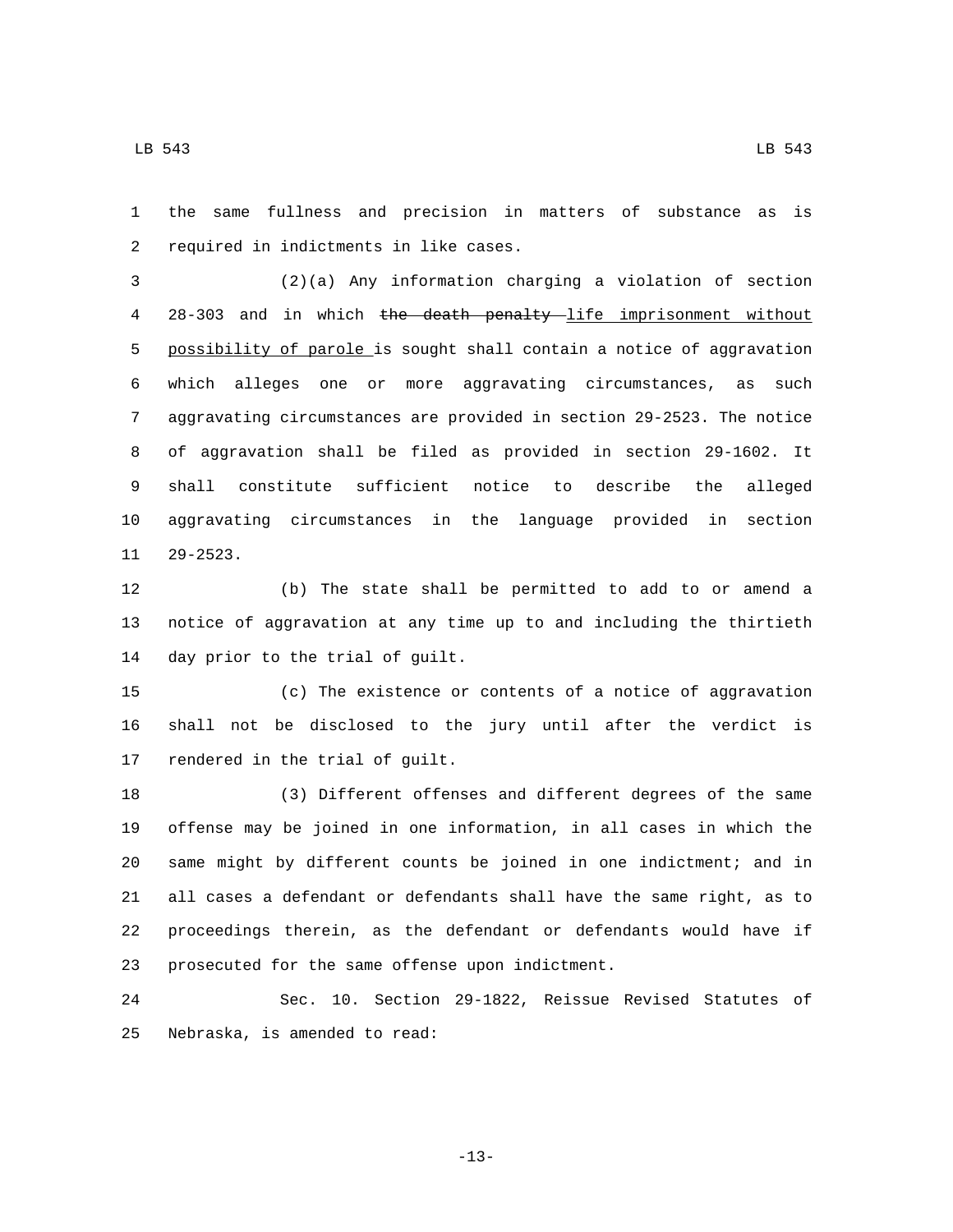29-1822 A person who becomes mentally incompetent after the commission of a crime or misdemeanor shall not be tried for the offense during the continuance of the incompetency. If, after the verdict of guilty and before judgment is pronounced, such person becomes mentally incompetent, then no judgment shall be given while such incompetency shall continue; and if, after judgment and before execution of the sentence, such person shall become mentally incompetent, then in case the punishment be capital, the execution 9 thereof shall be stayed until the recovery of such person from the 10 incompetency. continues.

 Sec. 11. Section 29-2004, Reissue Revised Statutes of 12 Nebraska, is amended to read:

 29-2004 (1) All parties may stipulate that the jury may be selected up to thirty-one days prior to the date of trial. The stipulation must be unanimous among all parties and evidenced by a 16 joint stipulation to the county court.

 (2) In all cases, except as may be otherwise expressly provided, the accused shall be tried by a jury drawn, summoned, and impaneled according to provisions of the code of civil procedure, except that whenever in the opinion of the court the trial is likely to be a protracted one, the court may, immediately after the jury is impaneled and sworn, direct the calling of one or two additional jurors, to be known as alternate jurors. Such jurors shall be drawn from the same source and in the same manner, and have the same qualifications as regular jurors, and be subject to examination and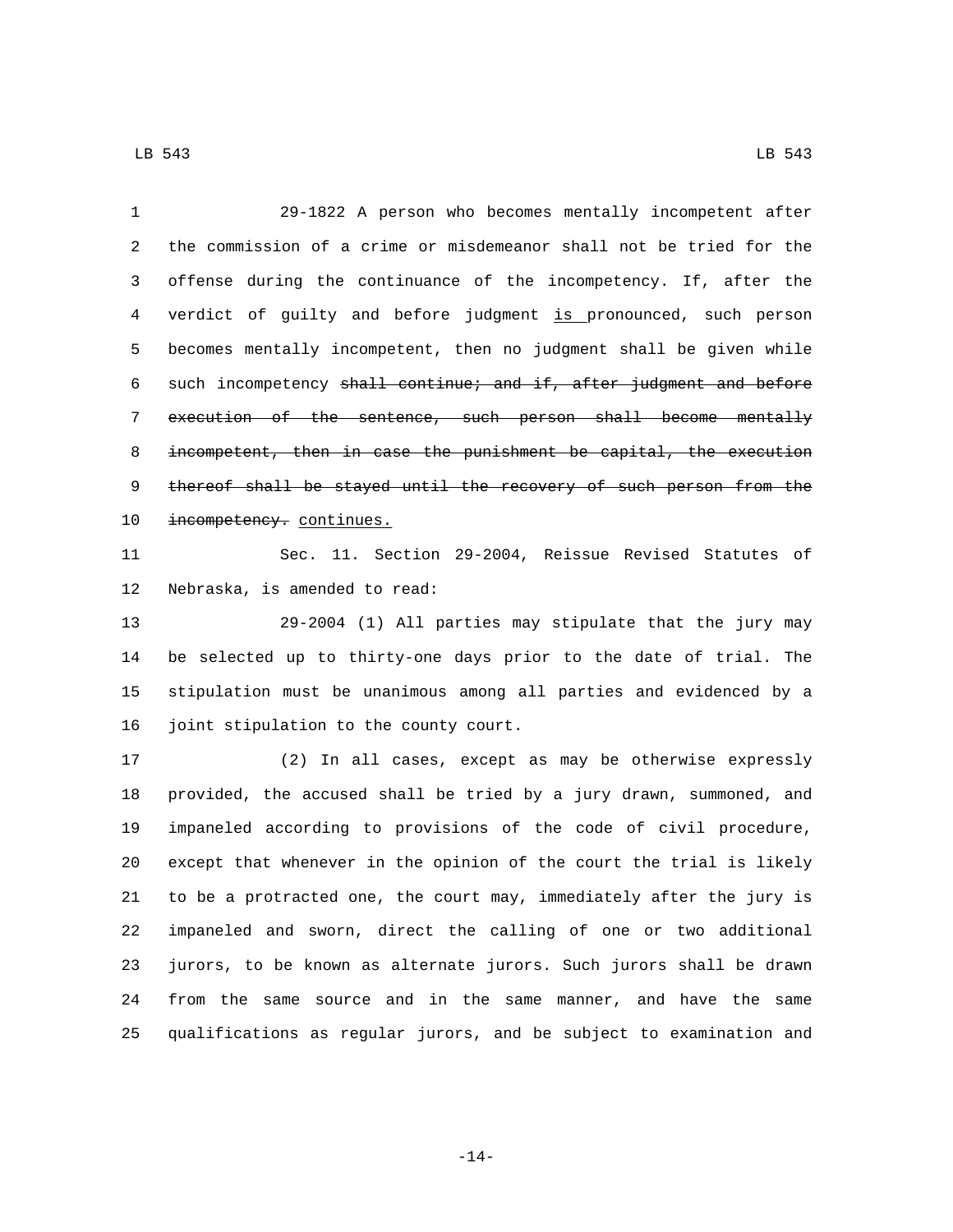challenge as such jurors, except that each party shall be allowed one peremptory challenge to each alternate juror. The alternate jurors 3 shall take the proper oath or affirmation, and shall be seated near the regular jurors with equal facilities for seeing and hearing the proceedings in the cause, and shall attend at all times upon the trial of the cause in company with the regular jurors. They shall obey all orders and admonitions of the court, and if the regular jurors are ordered to be kept in the custody of an officer during the trial of the cause, the alternate jurors shall also be kept with the other jurors and, except as hereinafter provided, shall be discharged upon the final submission of the cause to the jury. If an information 12 charging a violation of section 28-303 and in which the death penalty sentence of life imprisonment without possibility of parole is sought contains a notice of aggravation, the alternate jurors shall be retained as provided in section 29-2520. If, before the final submission of the cause a regular juror dies or is discharged, the court shall order the alternate juror, if there is but one, to take 18 his or her place in the jury box. If there are two alternate jurors, 19 the court shall select one by lot<sub>7</sub> who shall then take his or her 20 place in the jury box. After an alternate juror is in the jury  $box<sub>L</sub>$ he or she shall be subject to the same rules as a regular juror.

 Sec. 12. Section 29-2005, Reissue Revised Statutes of 23 Nebraska, is amended to read:

 29-2005 Every person arraigned for any crime punishable 25 with death, by imprisonment for life without possibility of parole or

-15-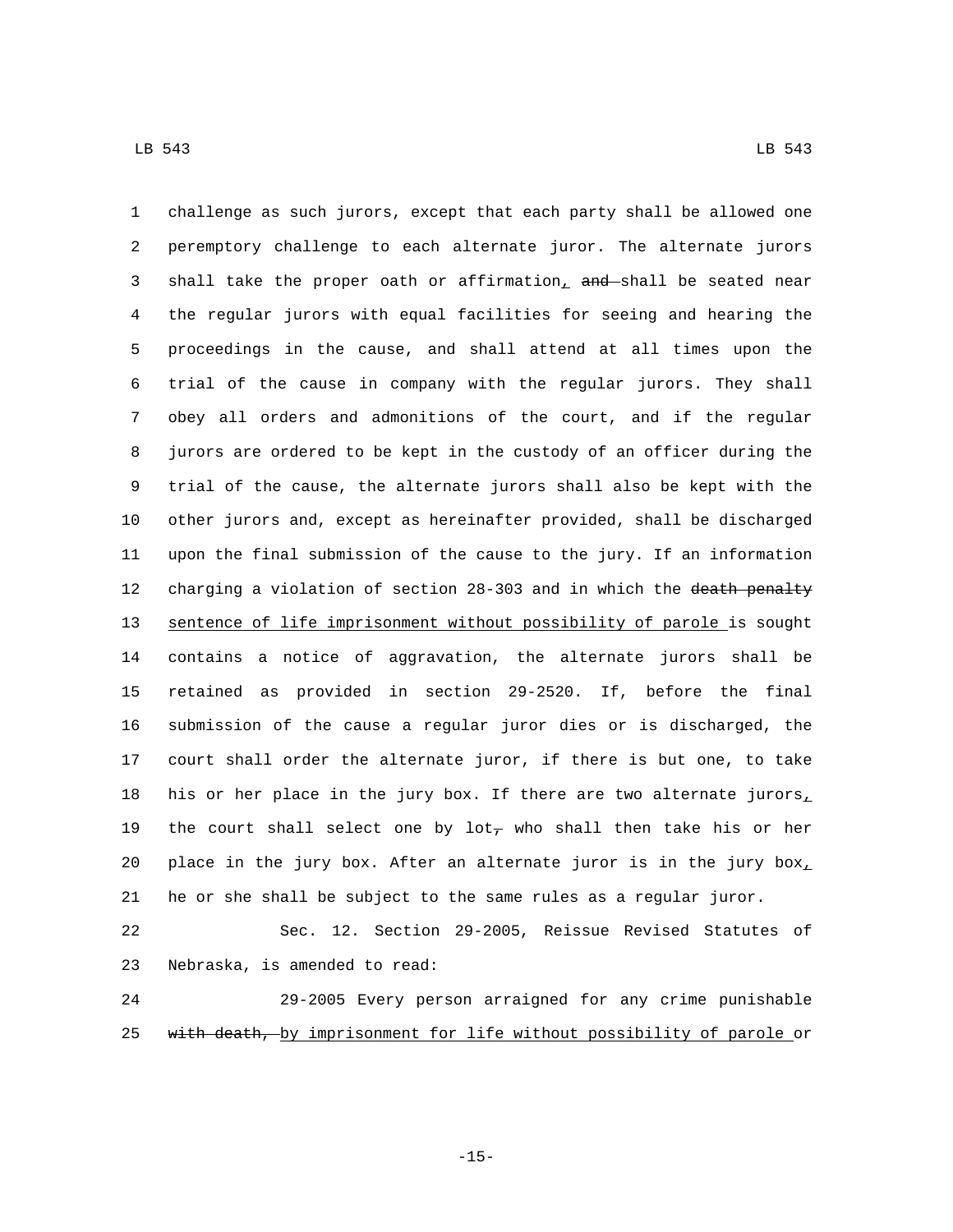1 imprisonment for life<sub>7</sub> shall be admitted on his or her trial to a 2 peremptory challenge of twelve jurors. Every , and no more; every 3 person arraigned for any offense that may be punishable by 4 imprisonment for a term exceeding eighteen months and less than life $_7$ 5 shall be admitted to a peremptory challenge of six jurors. In  $\div$  and 6 in all other criminal trials, the defendant shall be allowed a 7 peremptory challenge of three jurors. The attorney prosecuting on 8 behalf of the state shall be admitted to a peremptory challenge of 9 twelve jurors in all cases when the offense is punishable with death 10 by imprisonment for life without possibility of parole or 11 imprisonment for life, six jurors when the offense is punishable by 12 imprisonment for a term exceeding eighteen months and less than life, 13 and three jurors in all other cases. In each case for which  $\dot{\tau}$ 14 Provided, that in all cases where alternate jurors are called, as 15 provided in section 29-2004, then in that case both the defendant and 16 the attorney prosecuting for the state shall each be allowed one 17 added peremptory challenge to each alternate juror.

18 Sec. 13. Section 29-2006, Reissue Revised Statutes of 19 Nebraska, is amended to read:

20 29-2006 (1) The following shall be good causes for 21 challenge to any person called as a juror or alternate juror, on the 22 trial of any indictment:

23  $(1) - (a)$  That he or she was a member of the grand jury 24 which found the indictment;

25  $(2)$  that he (b) That he or she has formed or expressed an

-16-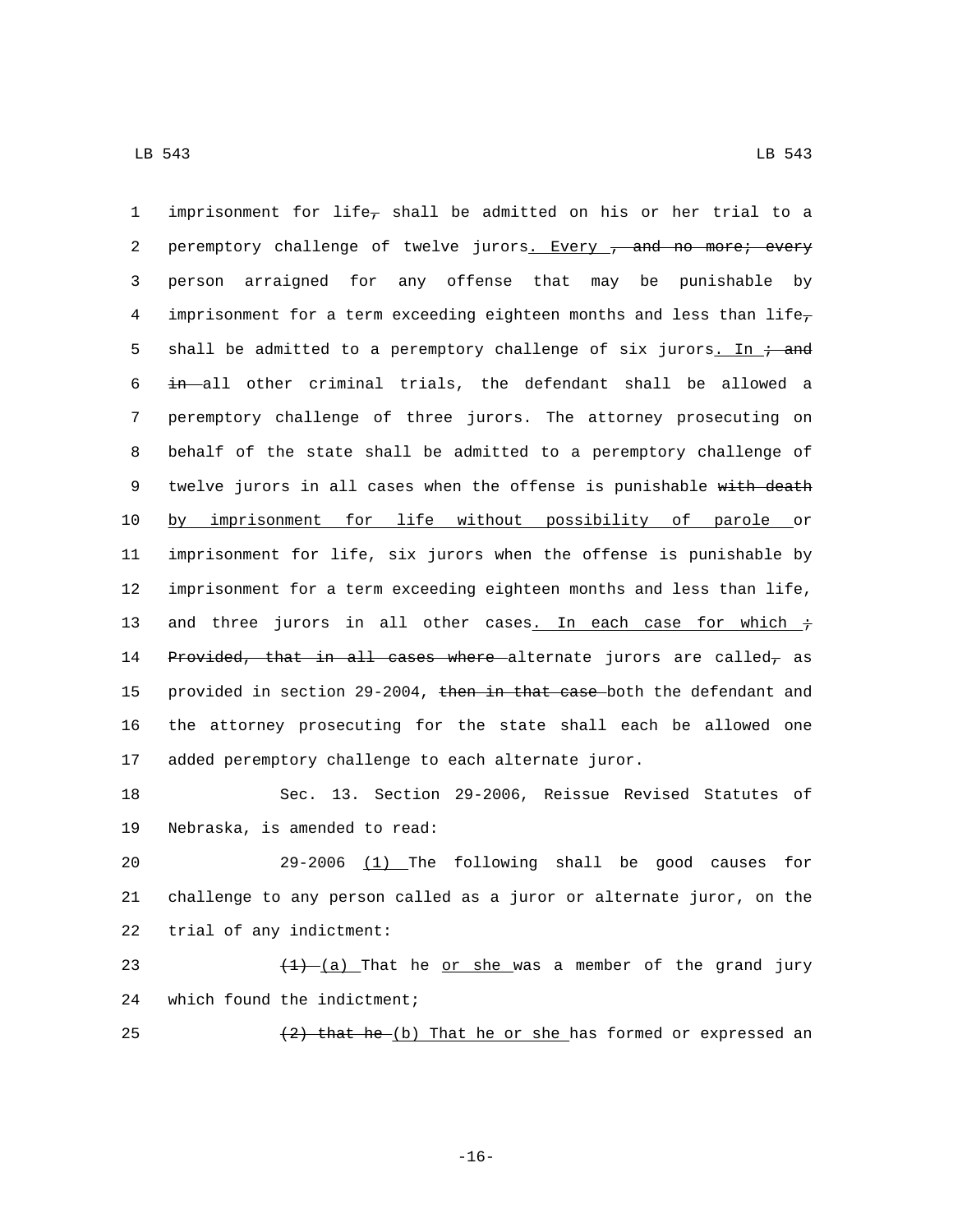1 opinion as to the guilt or innocence of the accused. However,  $\dot{\tau}$ 2 Provided, if a juror or alternate juror shall state states that he or 3 she has formed or expressed an opinion as to the guilt or innocence 4 of the accused, the court shall thereupon proceed to examine, on 5 oath, such juror or alternate juror as to the ground of such opinion; 6 and if it shall appear appears to have been founded upon reading 7 newspaper statements, communications, comments, or reports $_7$  or upon 8 rumor or hearsay, and not upon conversations with witnesses of the 9 transactions or reading reports of their testimony or hearing them 10 testify, and the juror or alternate juror shall say says on oath that 11 he or she feels able, notwithstanding such opinion, to render an 12 impartial verdict upon the law and the evidence, the court, if 13 satisfied that such juror or alternate juror is impartial and will 14 render such verdict, may, in its discretion, admit such juror or 15 alternate juror as competent to serve in such case;

16 (3) in indictments for an offense the punishment whereof 17 is capital, that his opinions are such as to preclude him from 18 finding the accused guilty of an offense punishable with death;  $(4)$ 19 that he  $(c)$  That he or she is a relation within the fifth degree to 20 the person alleged to be injured or attempted to be injured, or to 21 the person on whose complaint the prosecution was instituted, or to 22 the defendant;

23  $(5)$  that he  $(d)$  That he or she has served on the petit 24 jury which was sworn in the same cause against the same defendant and 25 which jury either rendered a verdict which was set aside or was

-17-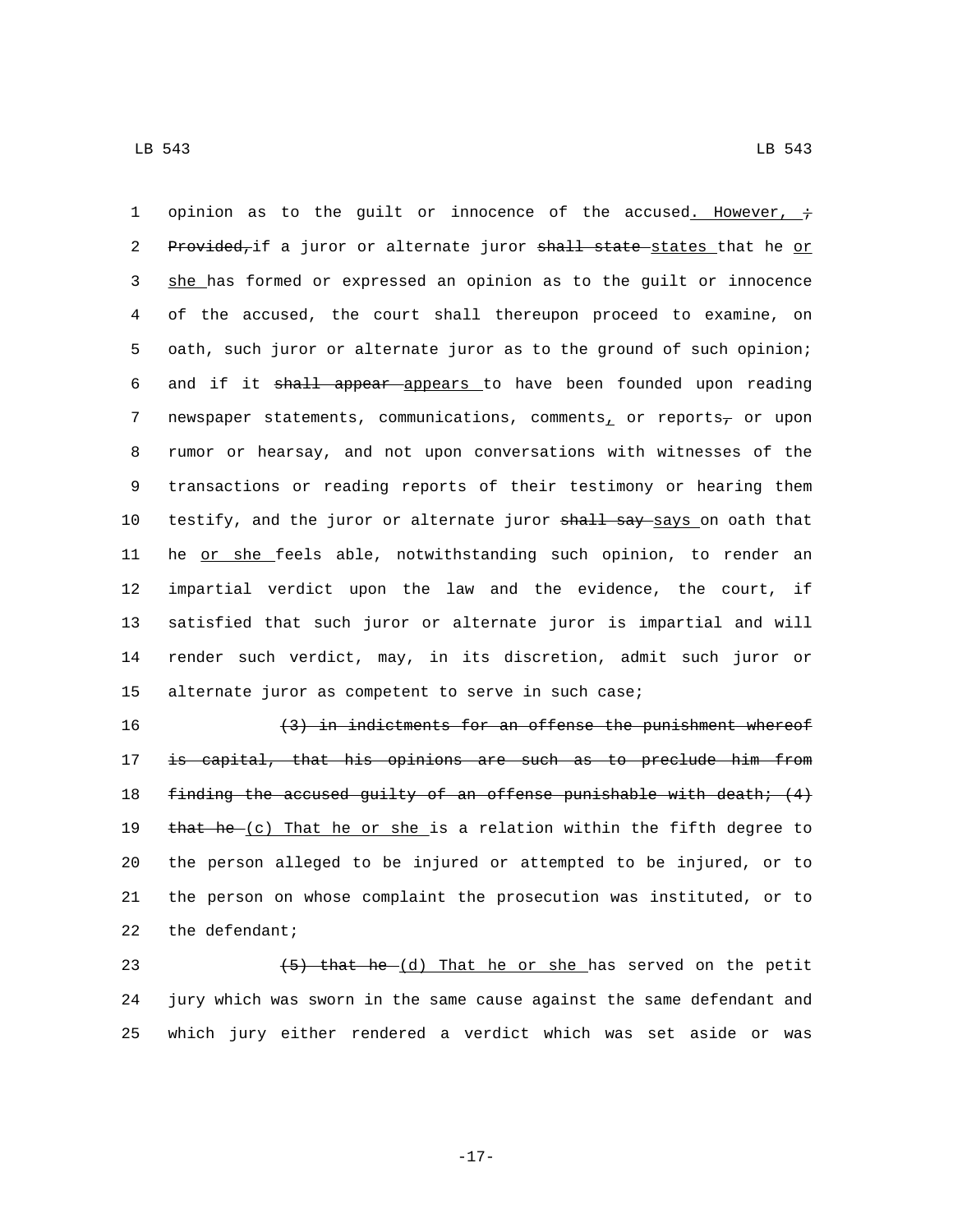1 discharged, after hearing the evidence;

2  $(6)$  that he  $(e)$  That he or she has served as a juror in a 3 civil case brought against the defendant for the same act;

4 (7) that he  $(f)$  That he or she has been in good faith 5 subpoenaed as a witness in the case;  $or$ 

6 (8) that he (g) That he or she is a habitual drunkard.  $\dot{r}$ 7  $(9)$  the  $(2)$  In addition, the same challenges shall be as 8 are allowed in criminal prosecutions that are allowed to parties in 9 civil cases shall be allowed in criminal prosecutions.

10 Sec. 14. Section 29-2020, Reissue Revised Statutes of 11 Nebraska, is amended to read:

 29-2020 Except as provided in section 29-2525 for cases 13 when the punishment is capital, in In all criminal cases when a defendant feels aggrieved by any opinion or decision of the court, he or she may order a bill of exceptions. The ordering, preparing, signing, filing, correcting, and amending of the bill of exceptions shall be governed by the rules established in such matters in civil 18 cases.

19 Sec. 15. Section 29-2027, Reissue Revised Statutes of 20 Nebraska, is amended to read:

 29-2027 In all trials for murder the jury before whom such trial is had, if they find the prisoner guilty thereof, shall ascertain in their verdict whether it is murder in the first or 24 second degree or manslaughter. If  $\div$  and if such person is convicted by confession in open court, the court shall proceed by examination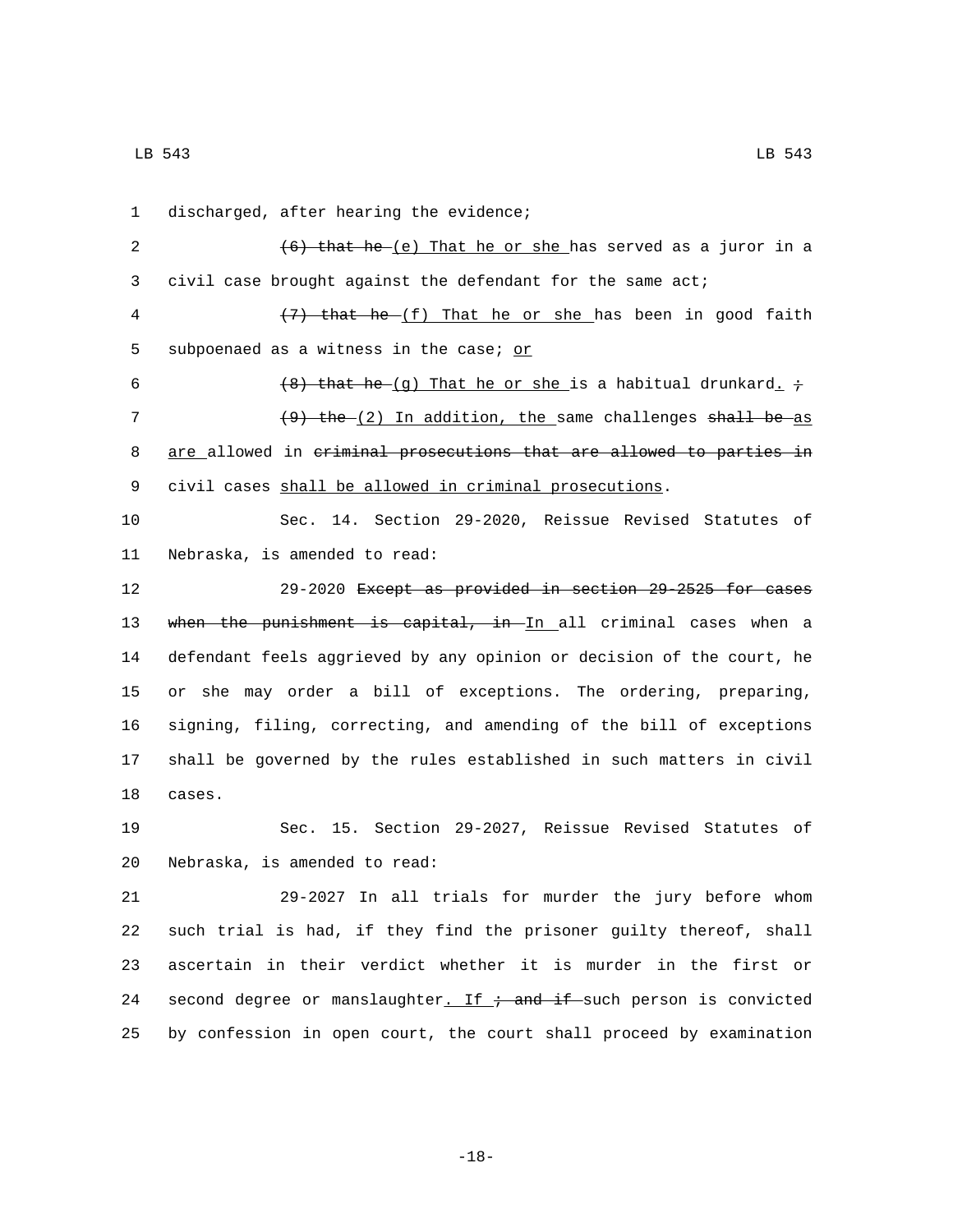| $\mathbf{1}$   | of witnesses in open court, to determine the degree of the crime, and |
|----------------|-----------------------------------------------------------------------|
| 2              | shall pronounce sentence accordingly or as provided in sections       |
| 3              | 29-2519 to 29-2524-29-2523 for murder in the first degree.            |
| $\overline{4}$ | Sec. 16. Section 29-2204, Revised Statutes Cumulative                 |
| 5              | Supplement, 2012, is amended to read:                                 |
| 6              | 29-2204 (1) Except when a term of life imprisonment is                |
| 7              | required by law, the defendant is found quilty of a Class I or Class  |
| 8              | IA felony, in imposing an indeterminate sentence upon an offender,    |
| 9              | the court shall:                                                      |
| 10             | $(a)(i)$ Until July 1, 1998, fix the minimum and maximum              |
| 11             | limits of the sentence to be served within the limits provided by     |
| 12             | law, except that when a maximum limit of life is imposed by the court |
| 13             | for a Class IB felony, the minimum limit may be any term of years not |
| 14             | less than the statutory mandatory minimum; and                        |
| 15             | $(iii)$ Beginning July 1, 1998:                                       |
| 16             | $(A)$ $(a)(i)$ Fix the minimum and maximum limits of the              |
| 17             | sentence to be served within the limits provided by law for any class |
| 18             | of felony other than a Class IV felony, except that when a maximum    |
| 19             | limit of life is imposed by the court for a Class IB felony, the      |
| 20             | minimum limit may be any term of years not less than the statutory    |
| 21             | mandatory minimum. If the criminal offense is a Class IV felony, the  |
| 22             | court shall fix the minimum and maximum limits of the sentence, but   |
| 23             | the minimum limit fixed by the court shall not be less than the       |
| 24             | minimum provided by law nor more than one-third of the maximum term   |
| 25             | and the maximum limit shall not be greater than the maximum provided  |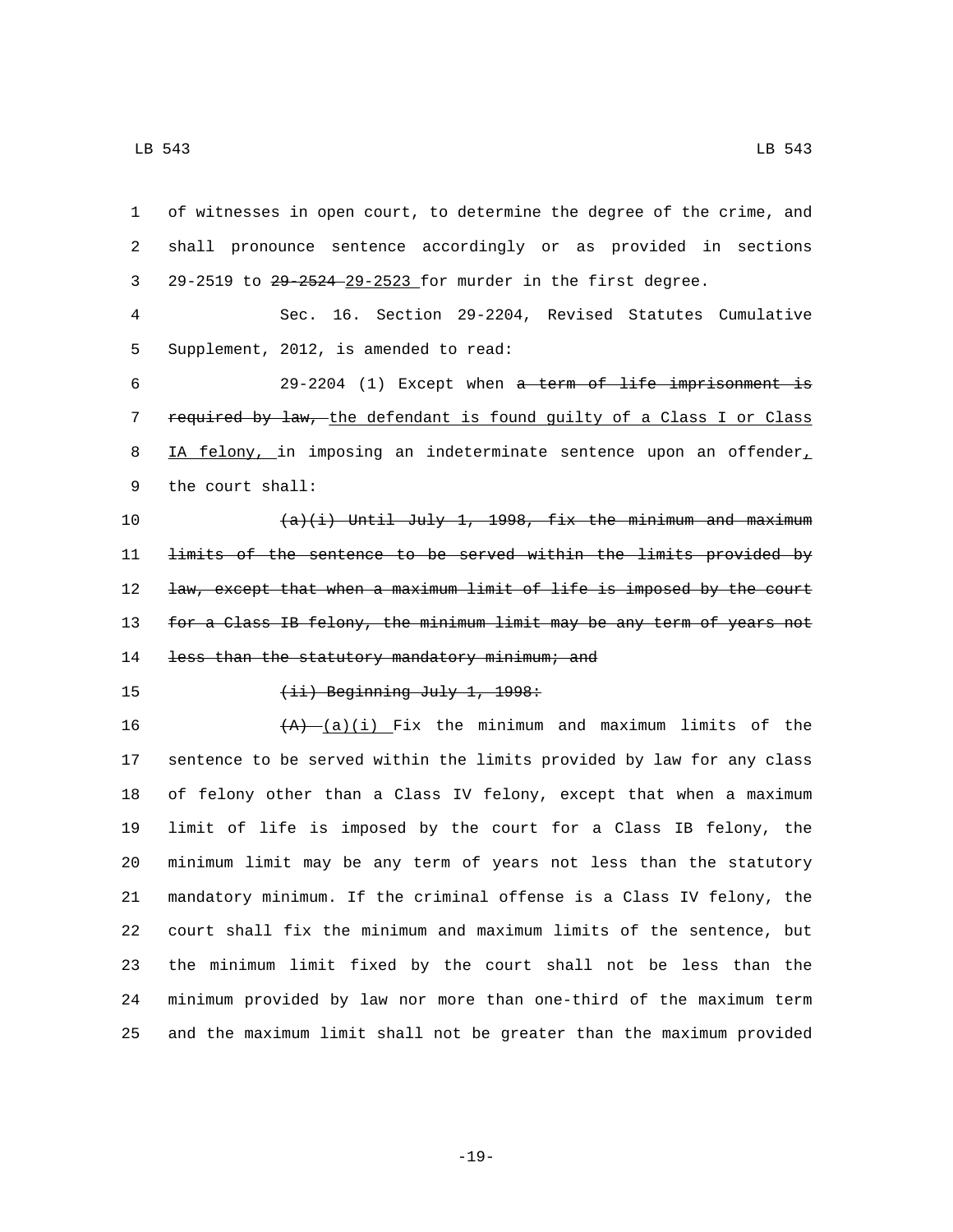1 by law; or

2 (B) (ii) Impose a definite term of years, in which event the maximum term of the sentence shall be the term imposed by the court and the minimum term shall be the minimum sentence provided by 5 law;

 (b) Advise the offender on the record the time the offender will serve on his or her minimum term before attaining parole eligibility assuming that no good time for which the offender 9 will be eligible is lost; and

 (c) Advise the offender on the record the time the offender will serve on his or her maximum term before attaining mandatory release assuming that no good time for which the offender 13 will be eligible is lost.

 If any discrepancy exists between the statement of the minimum limit of the sentence and the statement of parole eligibility or between the statement of the maximum limit of the sentence and the statement of mandatory release, the statements of the minimum limit and the maximum limit shall control the calculation of the offender's term. If the court imposes more than one sentence upon an offender or imposes a sentence upon an offender who is at that time serving another sentence, the court shall state whether the sentences are to 22 be concurrent or consecutive.

 (2)(a) When the court is of the opinion that imprisonment may be appropriate but desires more detailed information as a basis for determining the sentence to be imposed than has been provided by

-20-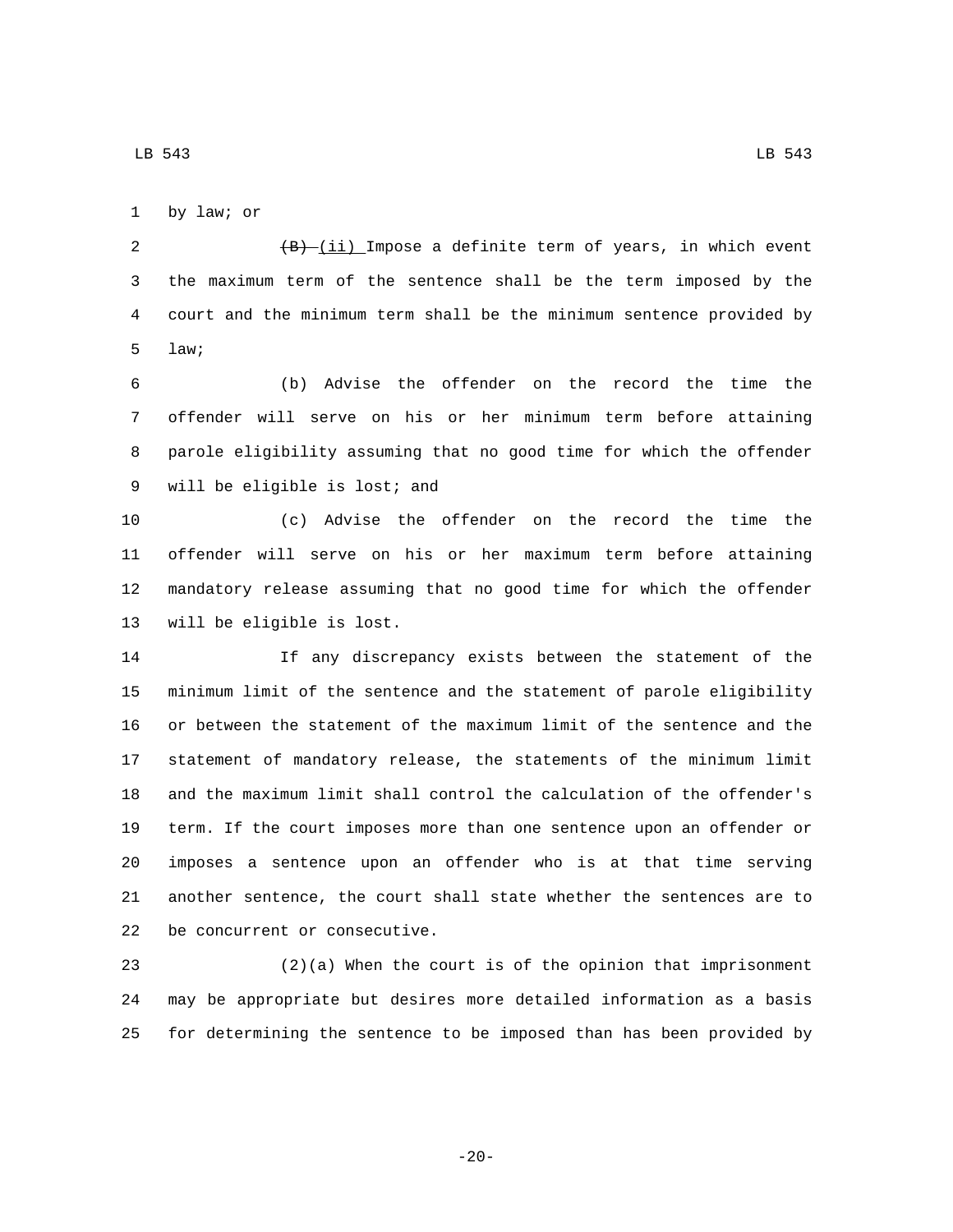the presentence report required by section 29-2261, the court shall commit an offender to the Department of Correctional Services for a period not exceeding ninety days. The department shall conduct a complete study of the offender during that time, inquiring into such matters as his or her previous delinquency or criminal experience, social background, capabilities, and mental, emotional, and physical health and the rehabilitative resources or programs which may be available to suit his or her needs. By the expiration of the period of commitment or by the expiration of such additional time as the court shall grant, not exceeding a further period of ninety days, the offender shall be returned to the court for sentencing and the court shall be provided with a written report of the results of the study, including whatever recommendations the department believes will be helpful to a proper resolution of the case. After receiving the report and the recommendations, the court shall proceed to sentence the offender in accordance with subsection (1) of this section. The term of the sentence shall run from the date of original commitment 18 under this subsection.

 (b) In order to encourage the use of this procedure in appropriate cases, all costs incurred during the period the defendant is held in a state institution under this subsection shall be a responsibility of the state and the county shall be liable only for the cost of delivering the defendant to the institution and the cost of returning him or her to the appropriate court for sentencing or such other disposition as the court may then deem appropriate.

-21-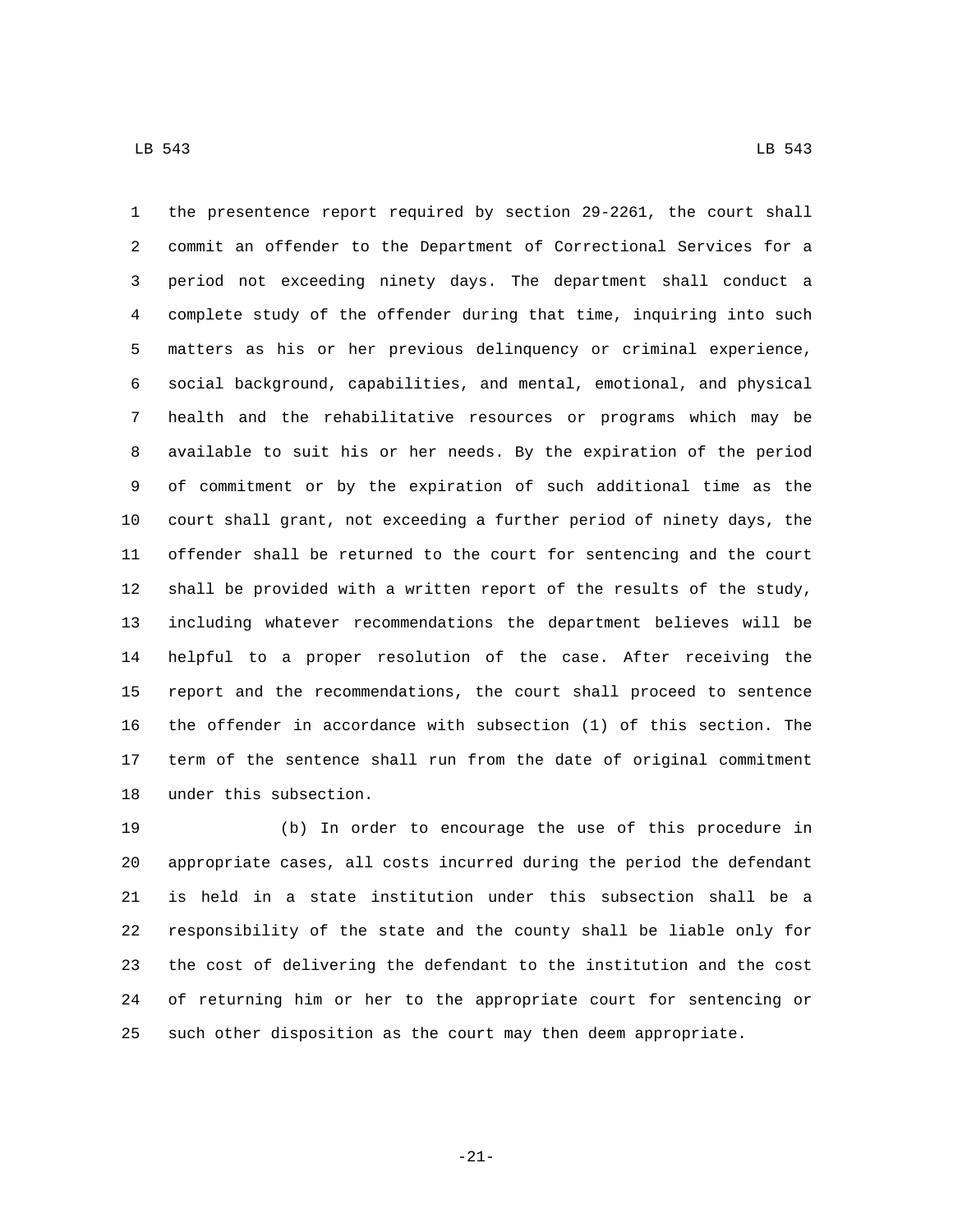(3) Except when a term of life is required by law, the 2 defendant is found guilty of a Class I or Class IA felony, whenever the defendant was under eighteen years of age at the time he or she committed the crime for which he or she was convicted, the court may, in its discretion, instead of imposing the penalty provided for the crime, make such disposition of the defendant as the court deems proper under the Nebraska Juvenile Code. Prior to making a disposition which commits the juvenile to the Office of Juvenile Services, the court shall order the juvenile to be evaluated by the office if the juvenile has not had an evaluation within the past 11 twelve months.

 Sec. 17. Section 29-2282, Reissue Revised Statutes of 13 Nebraska, is amended to read:

 29-2282 In determining restitution, if the offense results in damage, destruction, or loss of property, the court may require: (1) Return of the property to the victim, if possible; (2) payment of the reasonable value of repairing the property, including property returned by the defendant; or (3) payment of the reasonable replacement value of the property, if return or repair is impossible, impractical, or inadequate. If the offense results in bodily injury, the court may require payment of necessary medical care, including, but not limited to, physical or psychological treatment and therapy, and payment for income lost due to such bodily injury. If the offense results in the death of the victim, the court may require payment to 25 be made to the estate of the victim for any pain and suffering of the

LB 543 LB 543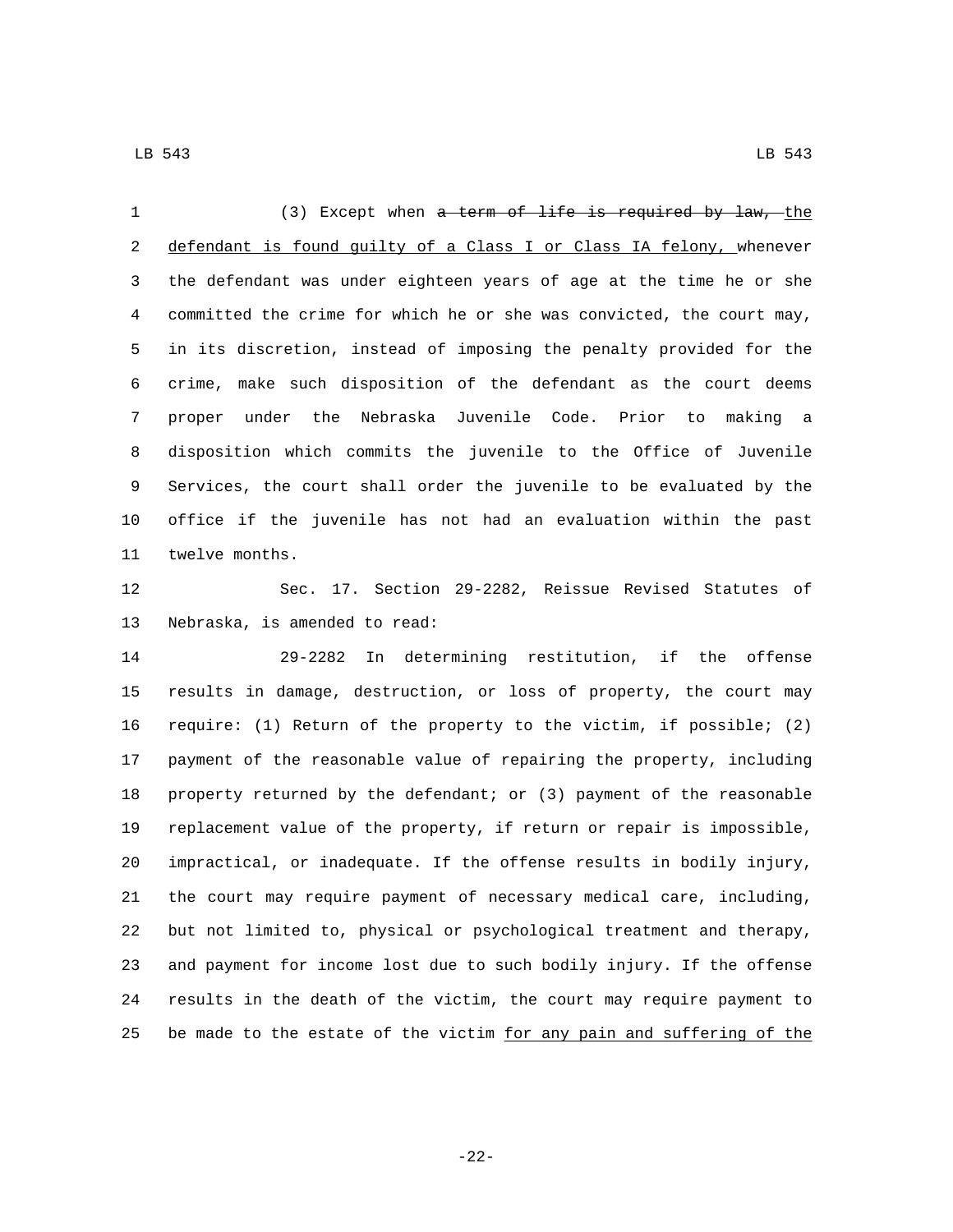victim caused by the offense, for the cost of any medical care prior 2 to death<sub> $L$ </sub> and for funeral and burial expenses.

 Sec. 18. Section 29-2407, Reissue Revised Statutes of Nebraska, is amended to read:4

 29-2407 Judgments for fines and costs in criminal cases shall be a lien upon all the property of the defendant within the county from the time of docketing the case by the clerk of the proper court, and judgments upon forfeited recognizance shall be a like lien from the time of forfeiture. No property of any convict shall be exempt from execution issued upon any such judgment as set out in this section against such convict except in cases when the convict is sentenced to a Department of Correctional Services adult correctional 13 facility for a period of more than two years, or to suffer death, in which cases there shall be the same exemptions as at the time may be provided by law for civil cases. The lien on real estate of any such judgment for costs shall terminate as provided in section 25-1716.

17 Sec. 19. A sentence of life imprisonment without possibility of parole imposed for a Class I felony means that, subject only to the constitutional power of the Board of Pardons in Article IV, section 13, of the Constitution of Nebraska to modify such sentence by commutation, a person so sentenced shall not under any circumstances whatsoever be paroled. A sentence of life 23 imprisonment imposed for a Class IA felony means that a person so sentenced shall be eligible for consideration of parole only under the conditions prescribed by sections 83-192 and 83-1,106 to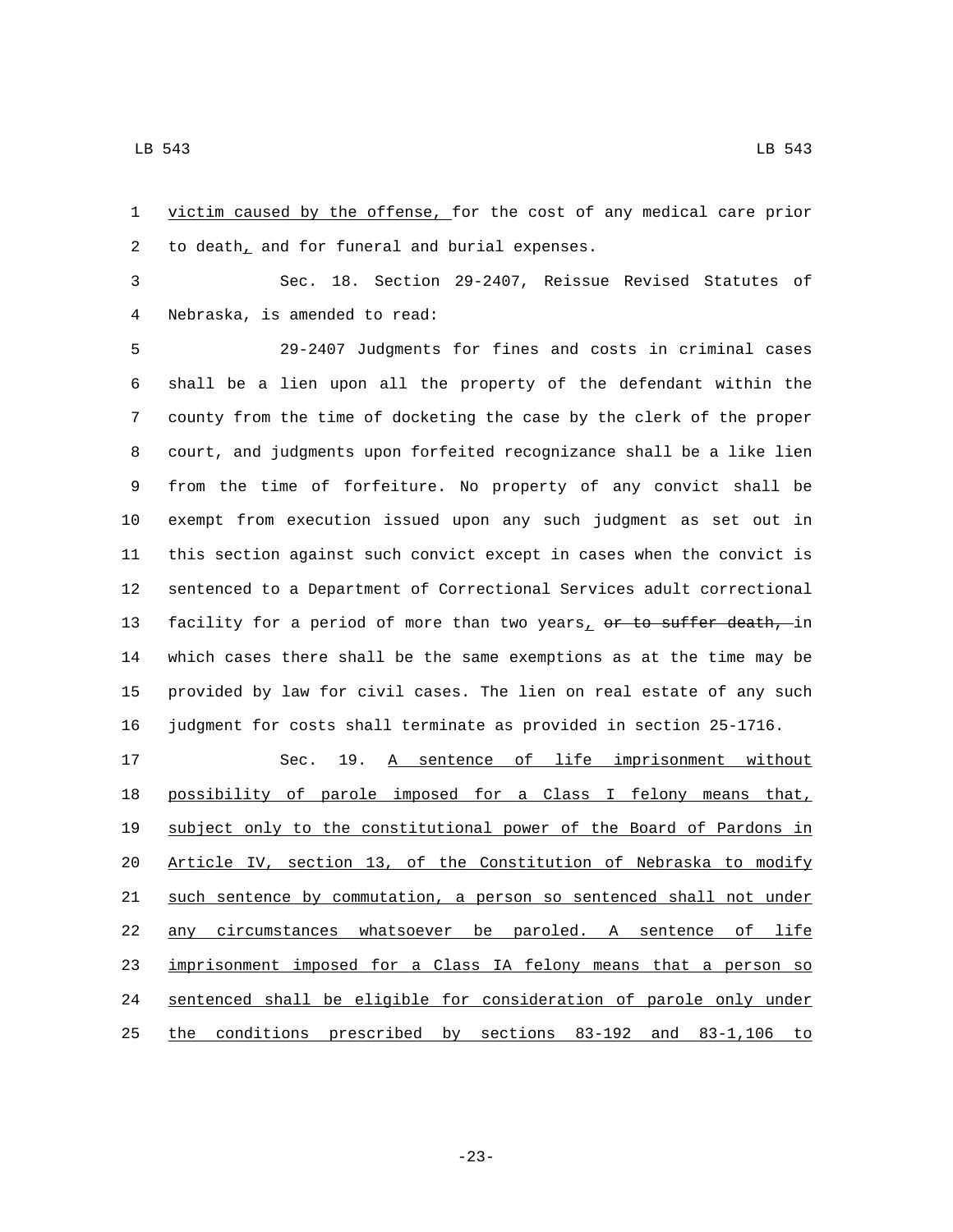83-1,125.1

 Sec. 20. The changes made by this legislative bill shall not (1) limit the discretionary authority of the sentencing court to order restitution as part of any sentence or (2) alter the discretion 5 and authority of the Department of Correctional Services to determine the appropriate security measures and conditions during the 7 confinement of any committed offender.

8 Sec. 21. In any criminal proceeding in which the death 9 penalty has been imposed but not carried out prior to the effective 10 date of this act, it is the intent of the Legislature that such 11 penalty shall be changed to life imprisonment without possibility of 12 parole.

13 Sec. 22. Section 29-2519, Reissue Revised Statutes of 14 Nebraska, is amended to read:

15 29-2519 <del>(1)</del> The Legislature hereby finds that it is 16 reasonable and necessary to establish mandatory standards for the 17 imposition of the sentence of death; life imprisonment without 18 possibility of parole; that the imposition of the death penalty-life 19 imprisonment without possibility of parole in every instance of the 20 commission of the crimes specified in section 28-303 fails to allow 21 for mitigating factors which may dictate against the penalty of 22 death; life imprisonment without possibility of parole; and that the 23 rational imposition of the death sentence of life imprisonment 24 without possibility of parole requires the establishment of specific 25 legislative guidelines to be applied in individual cases by the

-24-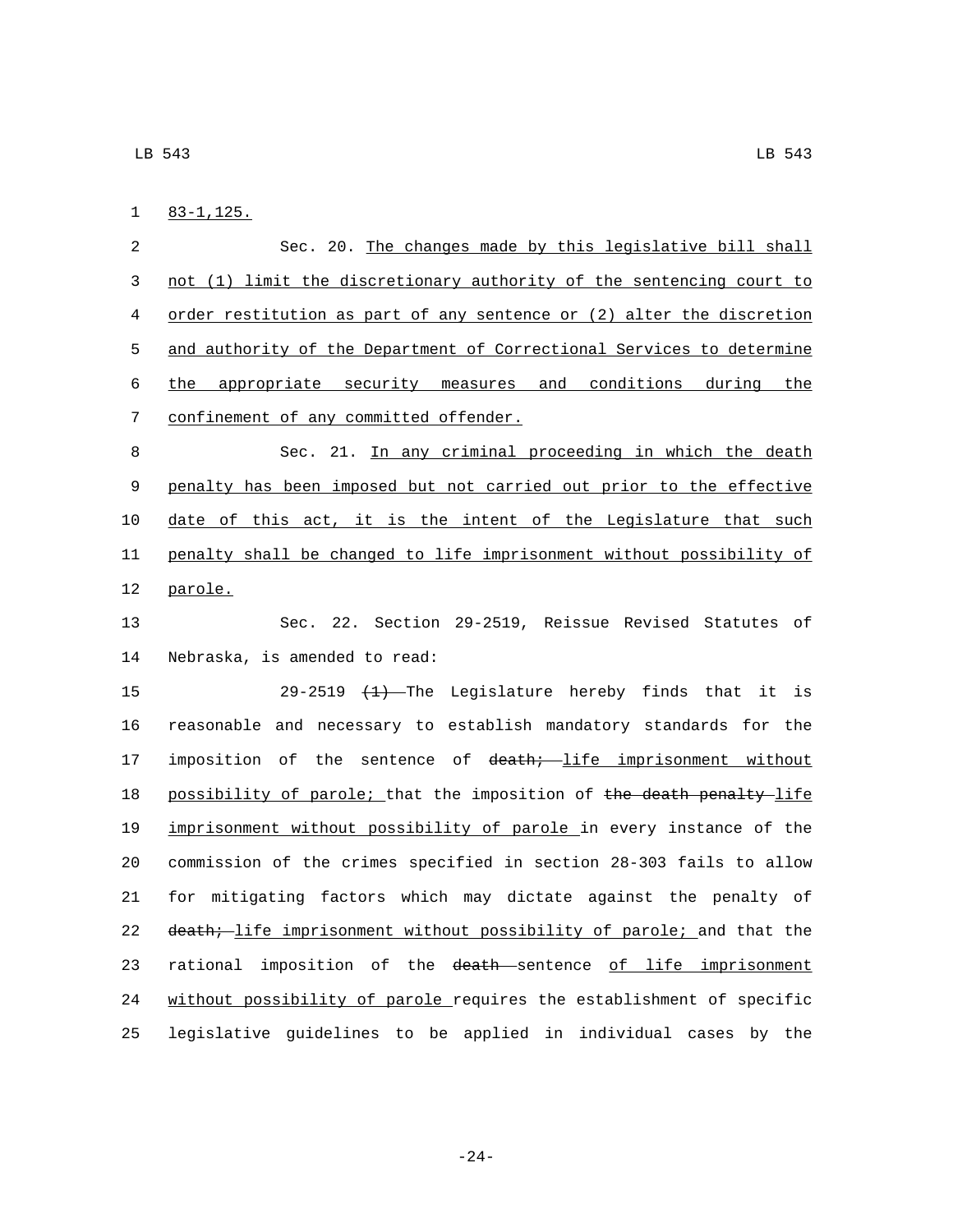| 1  | court. The Legislature therefor determines that the death penalty     |
|----|-----------------------------------------------------------------------|
| 2  | sentence of life imprisonment without possibility of parole should be |
| 3  | imposed only for the crimes set forth in section 28-303 and, in       |
| 4  | addition, that it shall only be imposed in those instances when the   |
| 5  | aggravating circumstances existing in connection with the crime       |
| 6  | outweigh the mitigating circumstances, as set forth in sections       |
| 7  | 29-2520 to 29-2524. 29-2523.                                          |
| 8  | (2) The Legislature hereby finds and declares that:                   |
| 9  | (a) The decision of the United States Supreme Court in                |
| 10 | Ring v. Arizona (2002) requires that Nebraska revise its sentencing   |
| 11 | process in order to ensure that rights of persons accused of murder   |
| 12 | in the first degree, as required under the Sixth and Fourteenth       |
| 13 | Amendments of the United States Constitution, are protected;          |
| 14 | (b) The changes made by Laws 2002, LB 1, Ninety seventh               |
| 15 | Legislature, Third Special Session, are intended to be procedural     |
| 16 | only in nature and ameliorative of the state's prior procedures for   |
| 17 | determination of aggravating circumstances in the sentencing process  |
| 18 | for murder in the first degree;                                       |
| 19 | (c) The changes made by Laws 2002, LB 1, Ninety seventh               |
| 20 | Legislature, Third Special Session, are not intended to alter the     |
| 21 | substantive provisions of sections 28-303 and 29-2520 to 29-2524;     |
| 22 | (d) The aggravating circumstances defined in section                  |
| 23 | 29-2523 have been determined by the United States Supreme Court to be |
| 24 | "functional equivalents of elements of a greater offense" for         |
| 25 | purposes of the defendant's Sixth Amendment right, as applied to the  |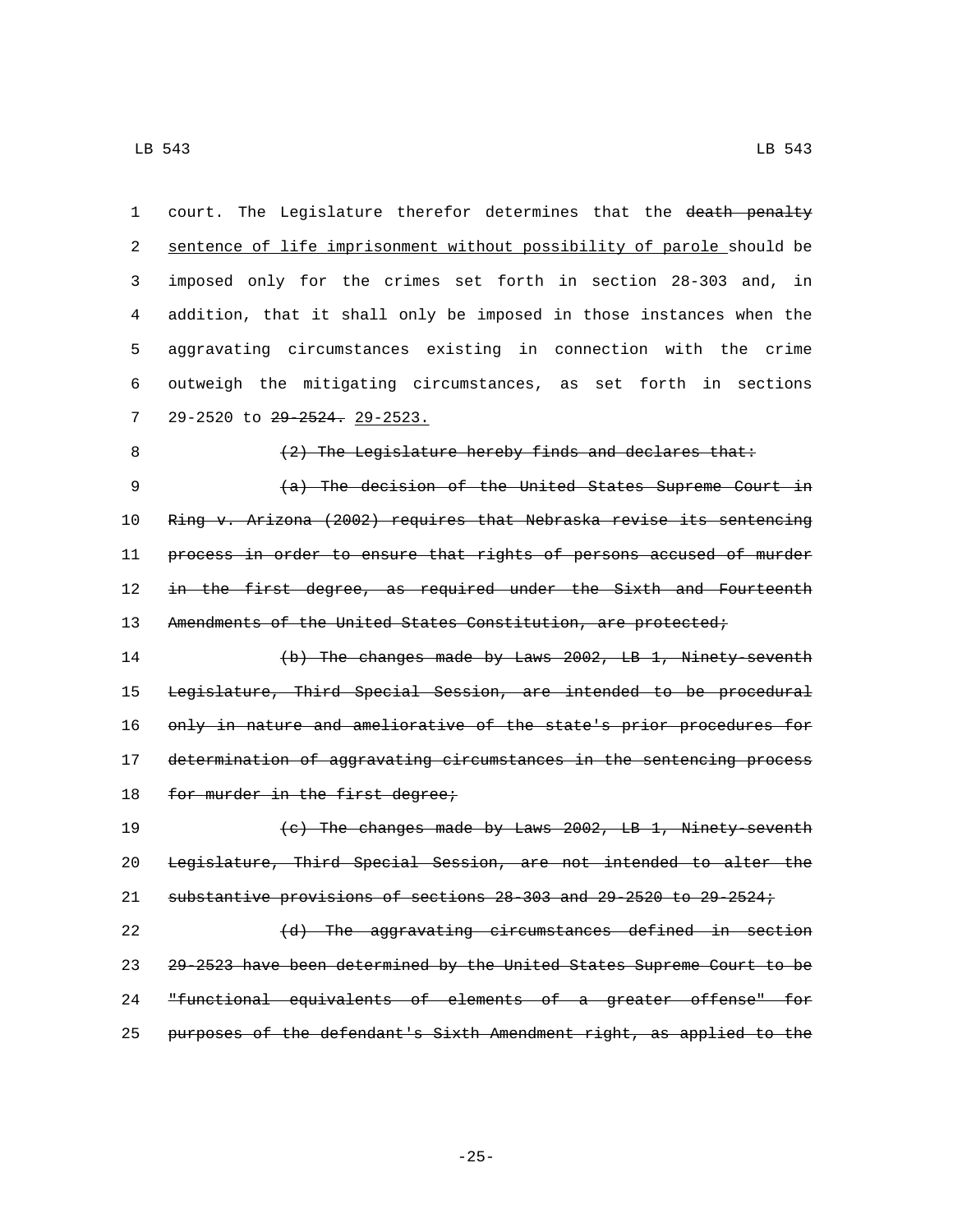states under the Fourteenth Amendment, to a jury determination of such aggravating circumstances, but the aggravating circumstances are not intended to constitute elements of the crime generally unless 4 subsequently so required by the state or federal constitution; and

 (e) To the extent that such can be applied in accordance with state and federal constitutional requirements, it is the intent of the Legislature that the changes to the murder in the first degree 8 sentencing process made by Laws 2002, LB 1, Ninety-seventh Legislature, Third Special Session, shall apply to any murder in the 10 first degree sentencing proceeding commencing on or after November  $23, 2002.$ 

 Sec. 23. Section 29-2521, Reissue Revised Statutes of 13 Nebraska, is amended to read:

 29-2521 (1) When a person has been found guilty of murder in the first degree and (a) a jury renders a verdict finding the existence of one or more aggravating circumstances as provided in section 29-2520 or (b)(i) the information contains a notice of aggravation as provided in section 29-1603 and (ii) such person waives his or her right to a jury determination of the alleged aggravating circumstances, the sentence of such person shall be 21 determined by:

 (a) A panel of three judges, including the judge who presided at the trial of guilt or who accepted the plea and two additional active district court judges named at random by the Chief Justice of the Supreme Court. The judge who presided at the trial of

-26-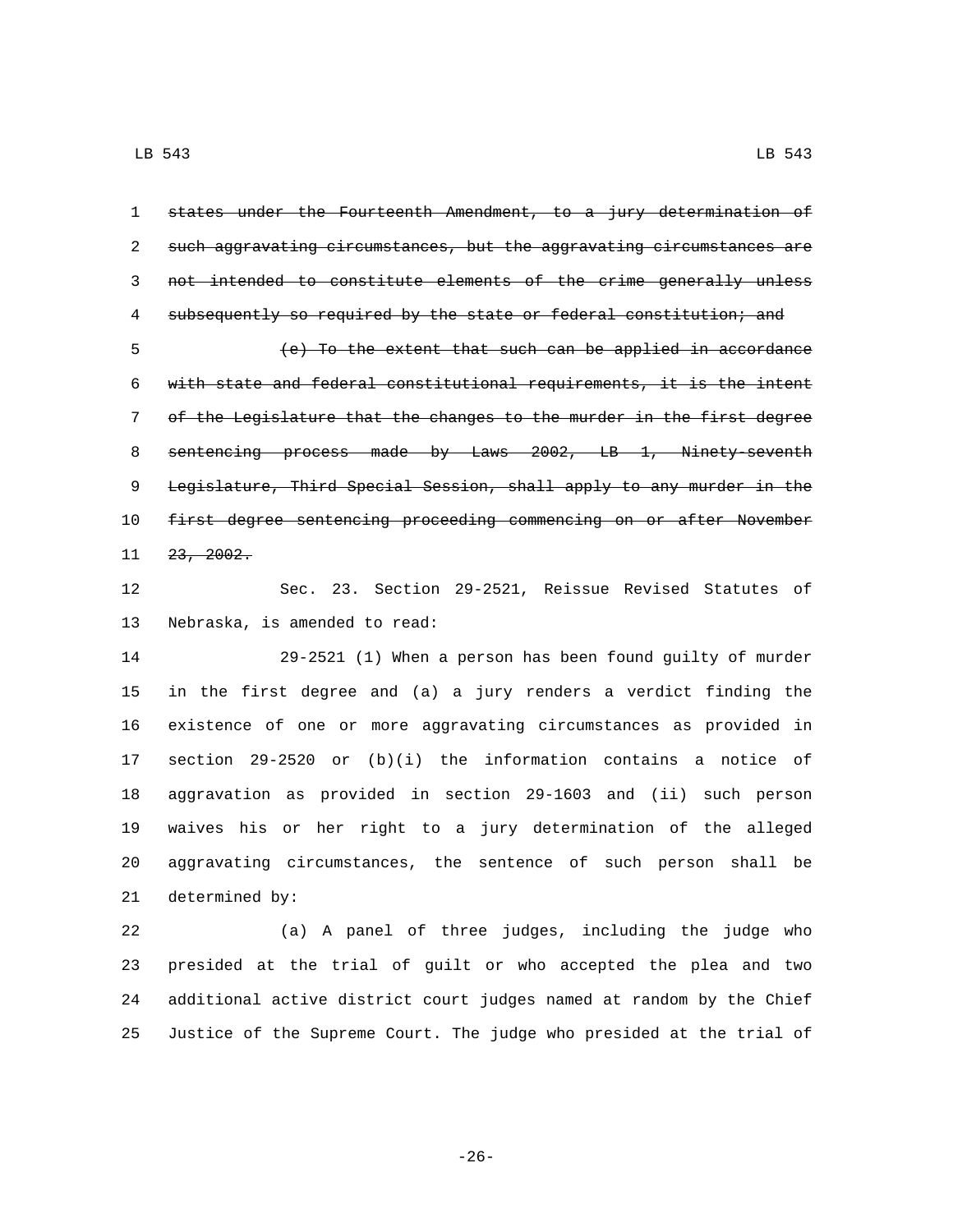guilt or who accepted the plea shall act as the presiding judge for the sentencing determination proceeding under this section; or

 (b) If the Chief Justice of the Supreme Court has determined that the judge who presided at the trial of guilt or who accepted the plea is disabled or disqualified after receiving a suggestion of such disability or disqualification from the clerk of the court in which the finding of guilty was entered, a panel of three active district court judges named at random by the Chief Justice of the Supreme Court. The Chief Justice of the Supreme Court shall name one member of the panel at random to act as the presiding judge for the sentencing determination proceeding under this section.

 (2) In the sentencing determination proceeding before a panel of judges when the right to a jury determination of the alleged aggravating circumstances has been waived, the panel shall, as soon as practicable after receipt of the written report resulting from the presentence investigation ordered as provided in section 29-2261, hold a hearing. At such hearing, evidence may be presented as to any matter that the presiding judge deems relevant to sentence and shall include matters relating to the aggravating circumstances alleged in the information, to any of the mitigating circumstances set forth in section 29-2523, and to sentence excessiveness or disproportionality. The Nebraska Evidence Rules shall apply to evidence relating to aggravating circumstances. Each aggravating circumstance shall be proved beyond a reasonable doubt. Any evidence at the sentencing determination proceeding which the presiding judge deems to have

-27-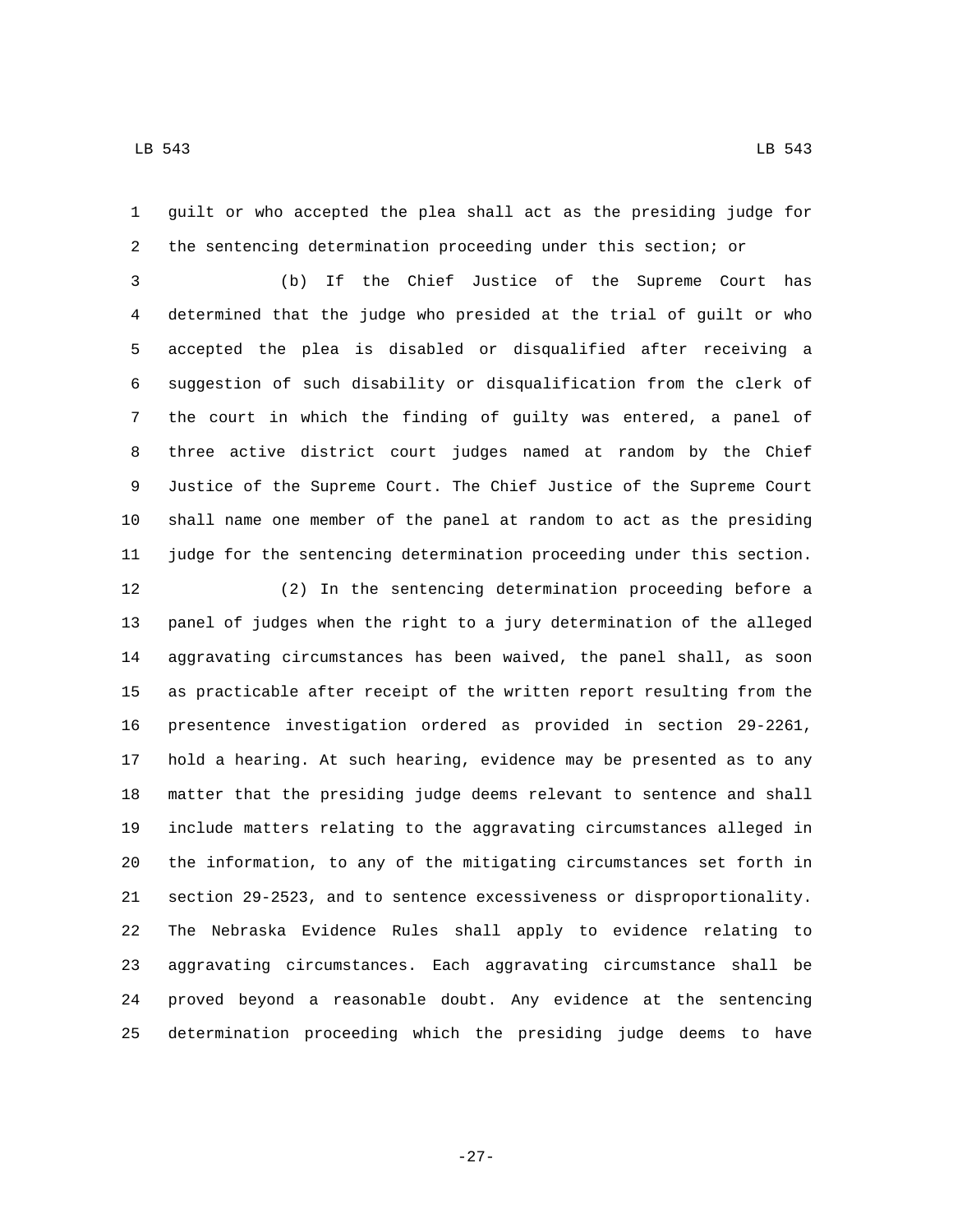probative value may be received. The state and the defendant or his or her counsel shall be permitted to present argument for or against 3 the sentence of death. life imprisonment without possibility of parole. The presiding judge shall set forth the general order of procedure at the outset of the sentencing determination proceeding. The panel shall make written findings of fact based upon the trial of guilt and the sentencing determination proceeding, identifying which, if any, of the alleged aggravating circumstances have been proven to exist beyond a reasonable doubt. Each finding of fact with respect to each alleged aggravating circumstance shall be unanimous. If the panel is unable to reach a unanimous finding of fact with respect to an aggravating circumstance, such aggravating circumstance shall not be weighed in the sentencing determination proceeding. After the presentation and receipt of evidence and argument, the panel shall determine an appropriate sentence as provided in section 29-2522.

 (3) When a jury renders a verdict finding the existence of one or more aggravating circumstances as provided in section 29-2520, the panel of judges shall, as soon as practicable after receipt of the written report resulting from the presentence investigation ordered as provided in section 29-2261, hold a hearing to receive evidence of mitigation and sentence excessiveness or disproportionality. Evidence may be presented as to any matter that the presiding judge deems relevant to (a) mitigation, including, but not limited to, the mitigating circumstances set forth in section 29-2523, and (b) sentence excessiveness or disproportionality as

-28-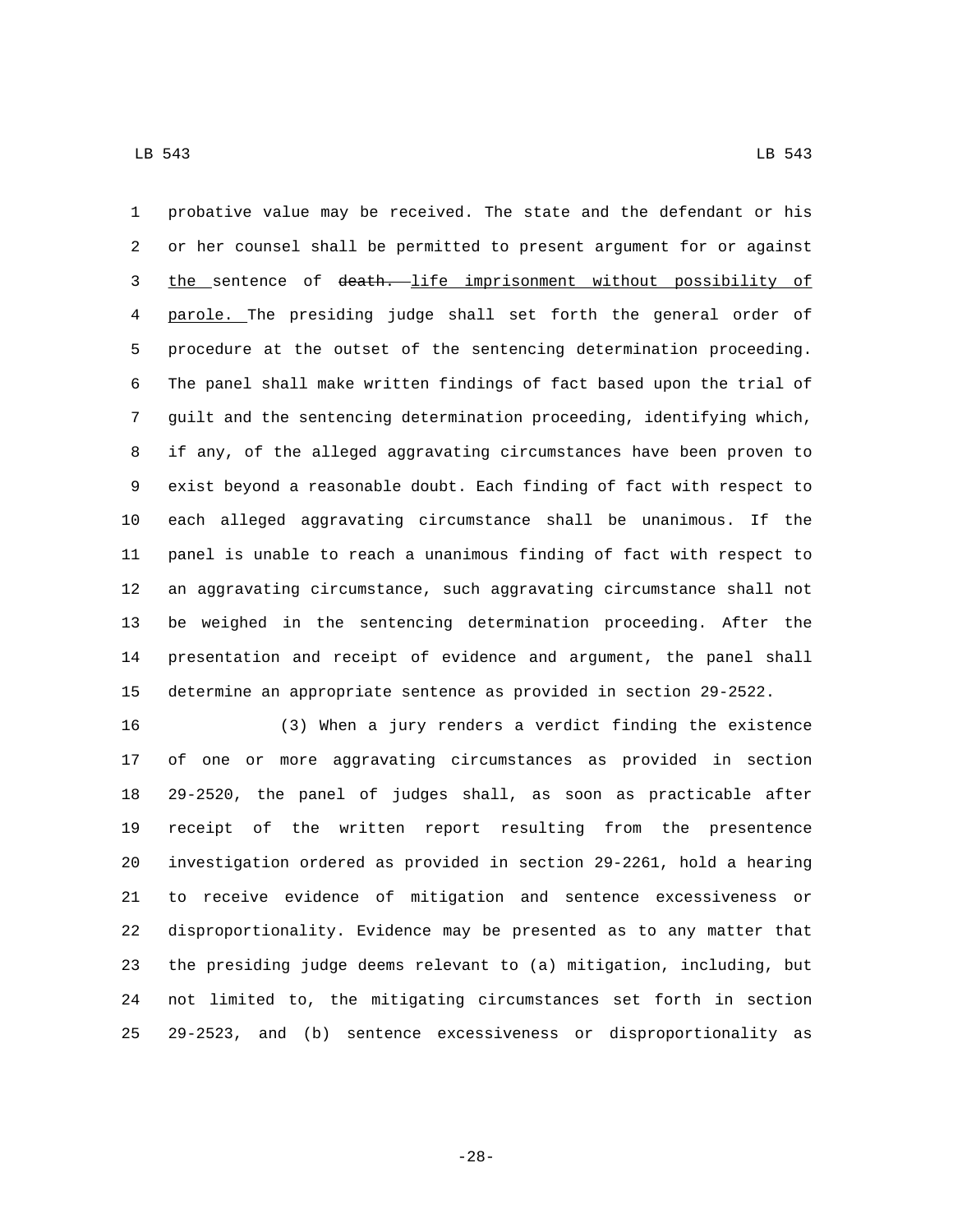provided in subdivision (3) of section 29-2522. Any such evidence which the presiding judge deems to have probative value may be received. The state and the defendant and his or her counsel shall be 4 permitted to present argument for or against the sentence of death. life imprisonment without possibility of parole. The presiding judge shall set forth the general order of procedure at the outset of the sentencing determination proceeding. After the presentation and receipt of evidence and argument, the panel shall determine an appropriate sentence as provided in section 29-2522.

10 Sec. 24. Section 29-2522, Revised Statutes Cumulative 11 Supplement, 2012, is amended to read:

12 29-2522 The panel of judges for the sentencing 13 determination proceeding shall either unanimously fix the sentence at 14 death life imprisonment without possibility of parole or, if the 15 sentence of death-life imprisonment without possibility of parole was 16 not unanimously agreed upon by the panel, fix the sentence at life 17 imprisonment. Such sentence determination shall be based upon the 18 following considerations:

19 (1) Whether the aggravating circumstances as determined 20 to exist justify imposition of a sentence of death; life imprisonment 21 without possibility of parole;

22 (2) Whether sufficient mitigating circumstances exist 23 which approach or exceed the weight given to the aggravating 24 circumstances; or

25 (3) Whether the sentence of death life imprisonment

-29-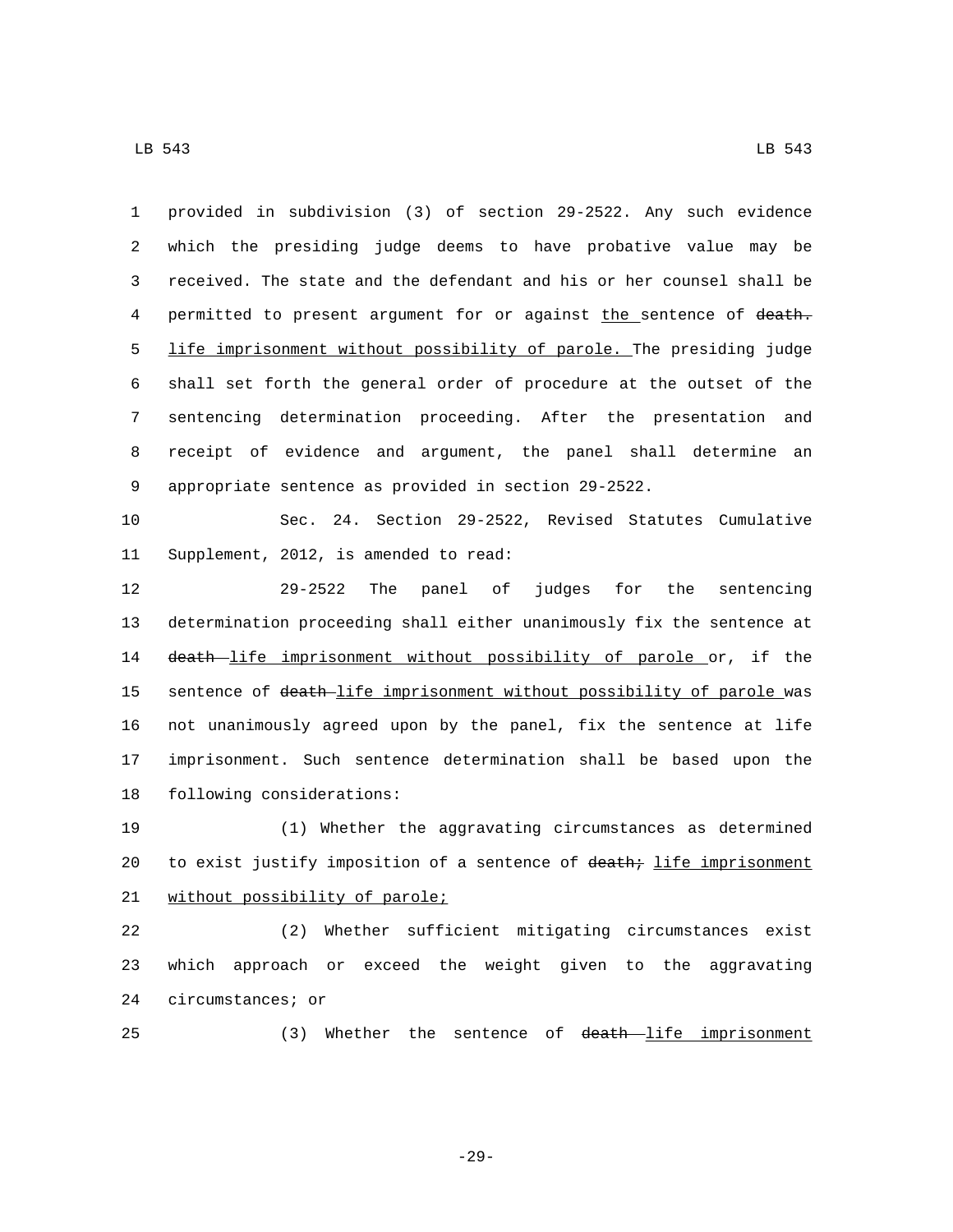1 without possibility of parole is excessive or disproportionate to the 2 penalty imposed in similar cases, considering both the crime and the 3 defendant.

4 In each case, the determination of the panel of judges 5 shall be in writing and refer to the aggravating and mitigating 6 circumstances weighed in the determination of the panel.

7 The Senter is entered sentencing the defendant to death, 8 a date for execution shall not be fixed until after the conclusion of 9 the appeal provided for by section 29-2525.

10 Sec. 25. Section 29-2523, Reissue Revised Statutes of 11 Nebraska, is amended to read:

12 29-2523 The aggravating and mitigating circumstances 13 referred to in sections 29-2519 to 29-2524 29-2523 shall be as 14 follows:

15 (1) Aggravating Circumstances:

 (a) The offender was previously convicted of another murder or a crime involving the use or threat of violence to the person, or has a substantial prior history of serious assaultive or 19 terrorizing criminal activity;

20 (b) The murder was committed in an effort to conceal the 21 commission of a crime, or to conceal the identity of the perpetrator 22 of such crime;

23 (c) The murder was committed for hire, or for pecuniary 24 gain, or the defendant hired another to commit the murder for the 25 defendant;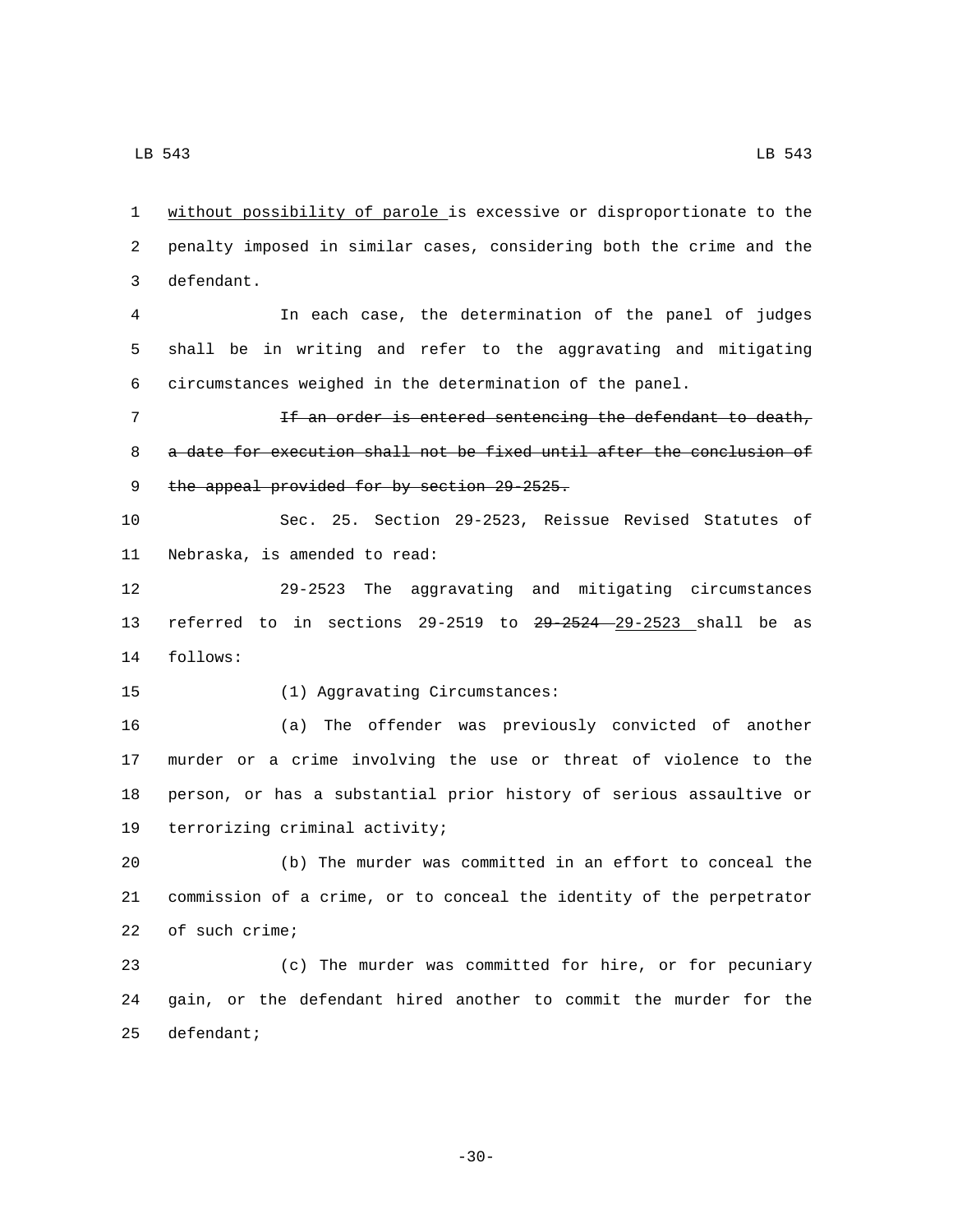(d) The murder was especially heinous, atrocious, cruel, or manifested exceptional depravity by ordinary standards of morality 3 and intelligence; (e) At the time the murder was committed, the offender 5 also committed another murder; (f) The offender knowingly created a great risk of death 7 to at least several persons; (g) The victim was a public servant having lawful custody of the offender or another in the lawful performance of his or her official duties and the offender knew or should have known that the victim was a public servant performing his or her official duties; (h) The murder was committed knowingly to disrupt or hinder the lawful exercise of any governmental function or the 14 enforcement of the laws; or (i) The victim was a law enforcement officer engaged in the lawful performance of his or her official duties as a law enforcement officer and the offender knew or reasonably should have known that the victim was a law enforcement officer. 19 (2) Mitigating Circumstances: (a) The offender has no significant history of prior 21 criminal activity; (b) The offender acted under unusual pressures or influences or under the domination of another person; (c) The crime was committed while the offender was under the influence of extreme mental or emotional disturbance;

-31-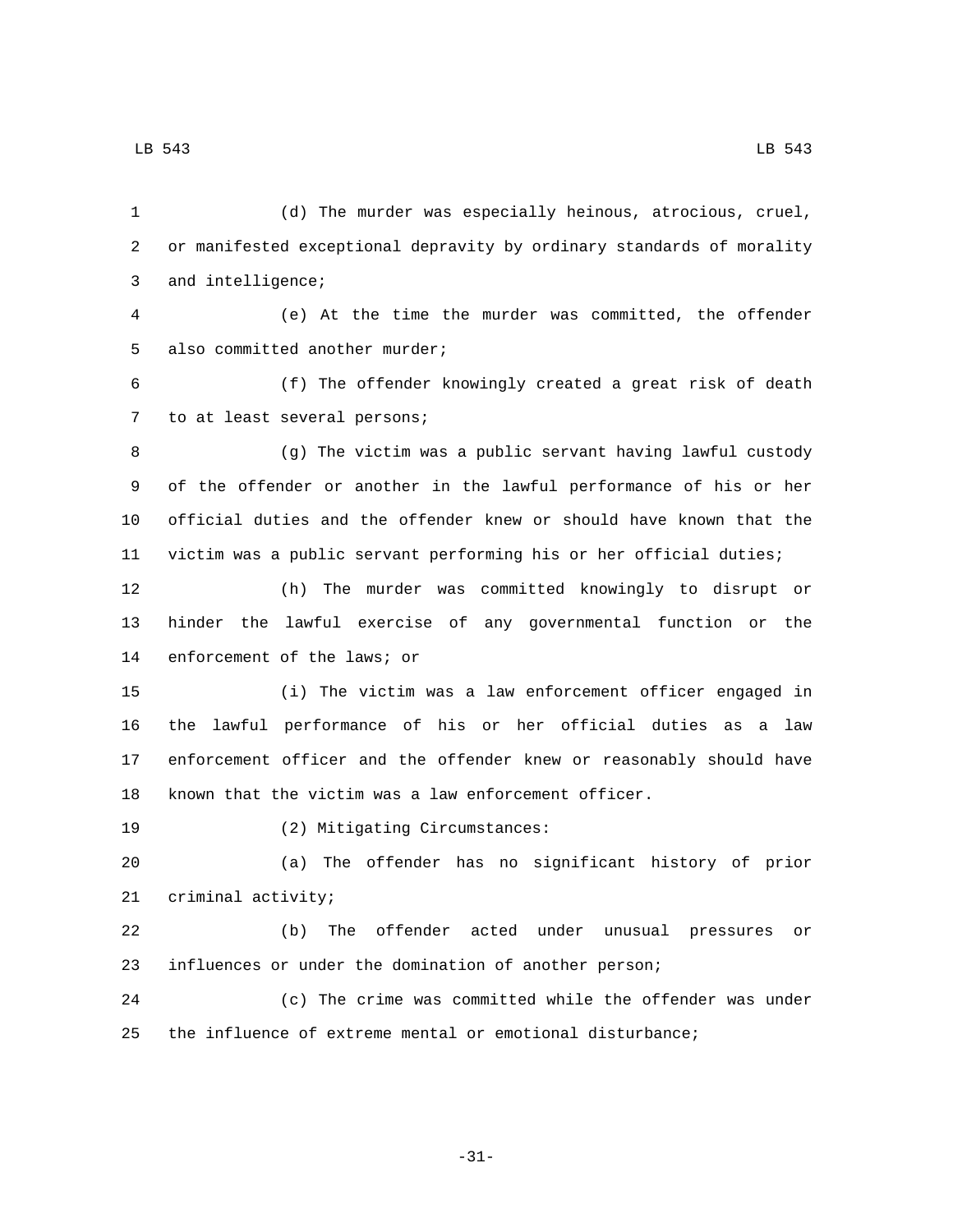| 1  | (d) The age of the defendant at the time of the crime;                 |
|----|------------------------------------------------------------------------|
| 2  | (e) The offender was an accomplice in the crime committed              |
| 3  | by another person and his or her participation was relatively minor;   |
| 4  | The victim was a participant in the defendant's<br>(f)                 |
| 5  | conduct or consented to the act; or                                    |
| 6  | (g) At the time of the crime, the capacity of the                      |
| 7  | defendant to appreciate the wrongfulness of his or her conduct or to   |
| 8  | conform his or her conduct to the requirements of law was impaired as  |
| 9  | a result of mental illness, mental defect, or intoxication.            |
| 10 | Sec. 26. Section 29-2801, Reissue Revised Statutes of                  |
| 11 | Nebraska, is amended to read:                                          |
| 12 | 29-2801 If any person, except persons convicted of some                |
| 13 | crime or offense for which they stand committed, or persons committed  |
| 14 | for treason or felony, the punishment whereof is capital, plainly and  |
| 15 | specially expressed in the warrant of commitment, now or in the        |
| 16 | $future$ , is or shall be confined in any jail of this state, or shall |
| 17 | be-is unlawfully deprived of his or her liberty, and shall make-makes  |
| 18 | application, either by him-himself or herself or by any person on his  |
| 19 | or her behalf, to any one of the judges of the district court, or to   |
| 20 | any county judge, and does at the same time produce to such judge a    |
| 21 | copy of the commitment or cause of detention of such person, or if     |
| 22 | the person so imprisoned or detained is imprisoned or detained         |
| 23 | without any legal authority, upon making the same appear to such       |
| 24 | judge, by oath or affirmation, it shall be his duty is the duty of     |
| 25 | the judge forthwith to allow a writ of habeas corpus, which writ       |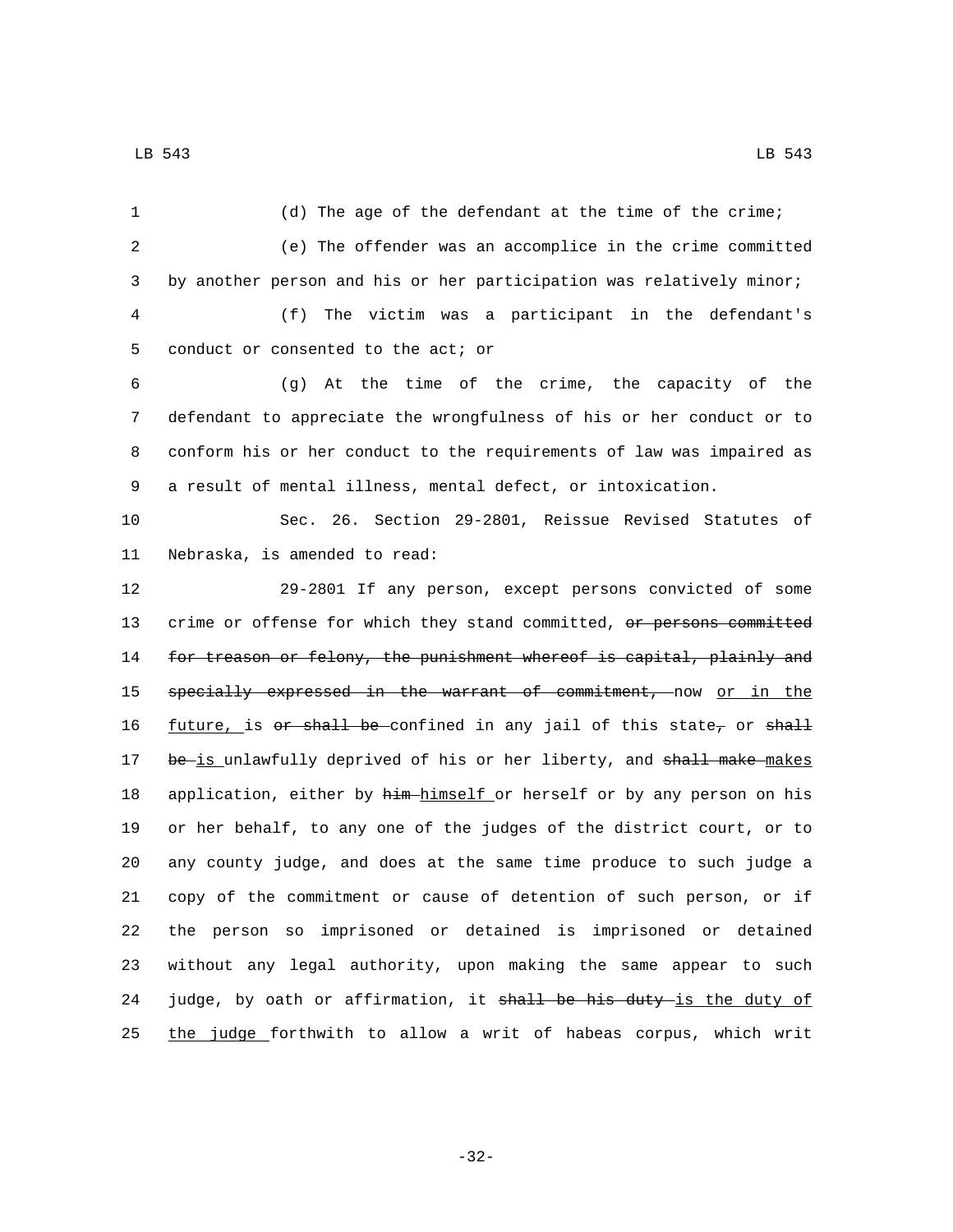1 shall be issued forthwith by the clerk of the district court, or by 2 the county judge, as the case may require, under the seal of the 3 court whereof the person allowing such writ is a judge, directed to 4 the proper officer, person, or persons who detains detain such 5 prisoner.

6 Sec. 27. Section 29-3205, Reissue Revised Statutes of 7 Nebraska, is amended to read:

8 29-3205 Sections 29-3201 to 29-3210 do The Uniform 9 Rendition of Prisoners as Witnesses in Criminal Proceedings Act shall 10 not apply to any person in this state confined as mentally ill.  $\Theta$ r 11 under sentence of death.

12 Sec. 28. Section 29-3920, Reissue Revised Statutes of 13 Nebraska, is amended to read:

14 29-3920 The Legislature finds that:

 (1) County property owners should be given some relief from the obligation of providing mandated indigent defense services which in most instances are required because of state laws 18 establishing crimes and penalties;

 (2) Property tax relief can be accomplished if the state begins to assist the counties with the obligation of providing indigent defense services required by state laws establishing crimes 22 and penalties;

23 (3) Property tax relief in the form of state assistance 24 to the counties of Nebraska in providing for indigent defense 25 services will also increase accountability because the state, which

-33-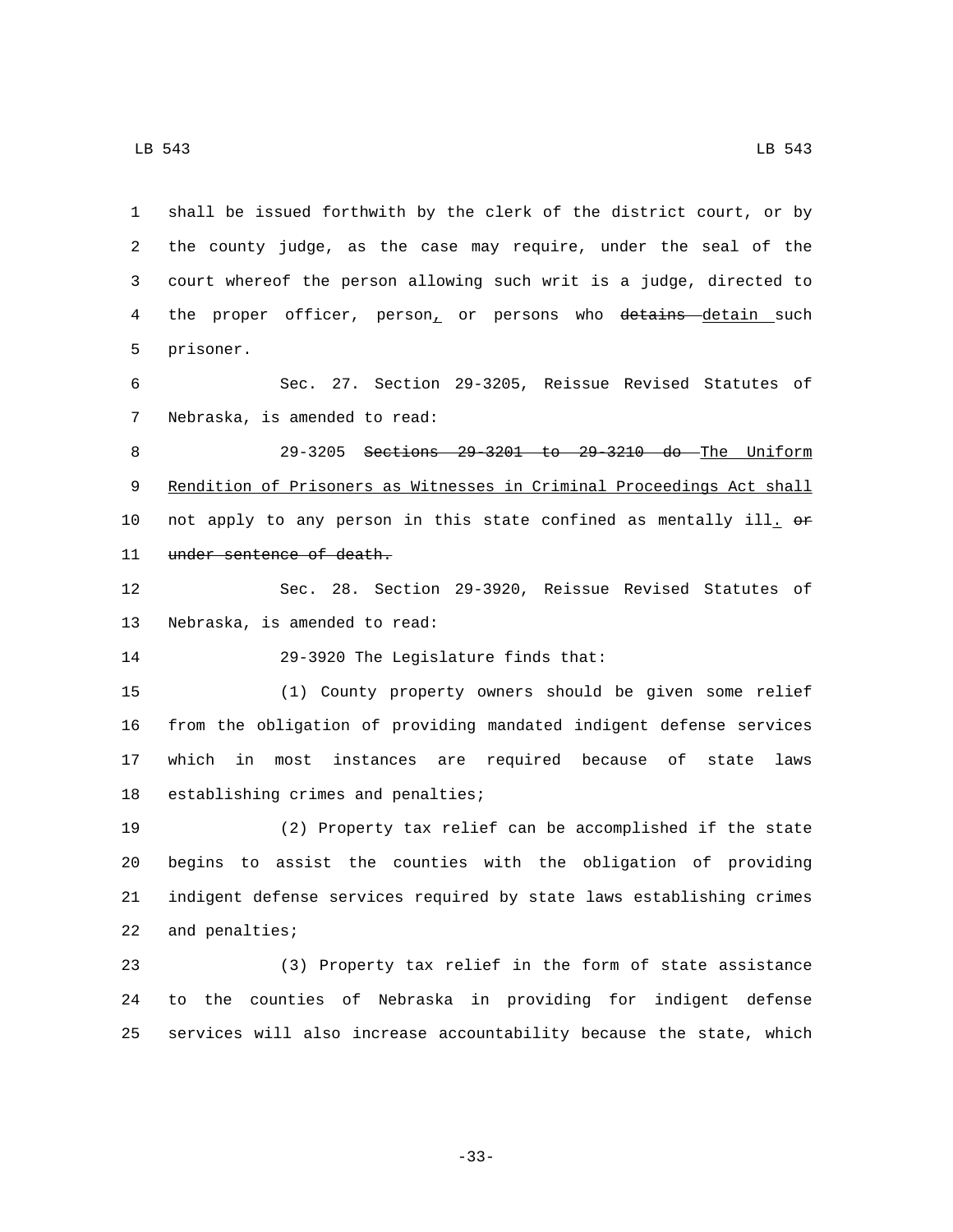is the governmental entity responsible for passing criminal statutes, will likewise be responsible for paying some of the costs;

 (4) Property tax relief in the form of state assistance to the counties of Nebraska in providing for indigent defense services will also improve inconsistent and inadequate funding of 6 indigent defense services by the counties;

 (5) Property tax relief in the form of state assistance to the counties of Nebraska in providing for indigent defense services will also lessen the impact on county property taxpayers of 10 the cost of a high profile death penalty-first-degree murder case which can significantly affect the finances of the counties; and

 (6) To accomplish property tax relief in the form of the state assisting the counties of Nebraska in providing for indigent defense services, the Commission on Public Advocacy Operations Cash Fund should be established to fund the operation of the Commission on Public Advocacy and to fund reimbursement requests as determined by 17 section 29-3933.

 Sec. 29. Section 29-3922, Revised Statutes Cumulative 19 Supplement, 2012, is amended to read:

 29-3922 For purposes of the County Revenue Assistance 21 Act:

 (1) Chief counsel means an attorney appointed to be the primary administrative officer of the commission pursuant to section 29-3928;24

(2) Commission means the Commission on Public Advocacy;

-34-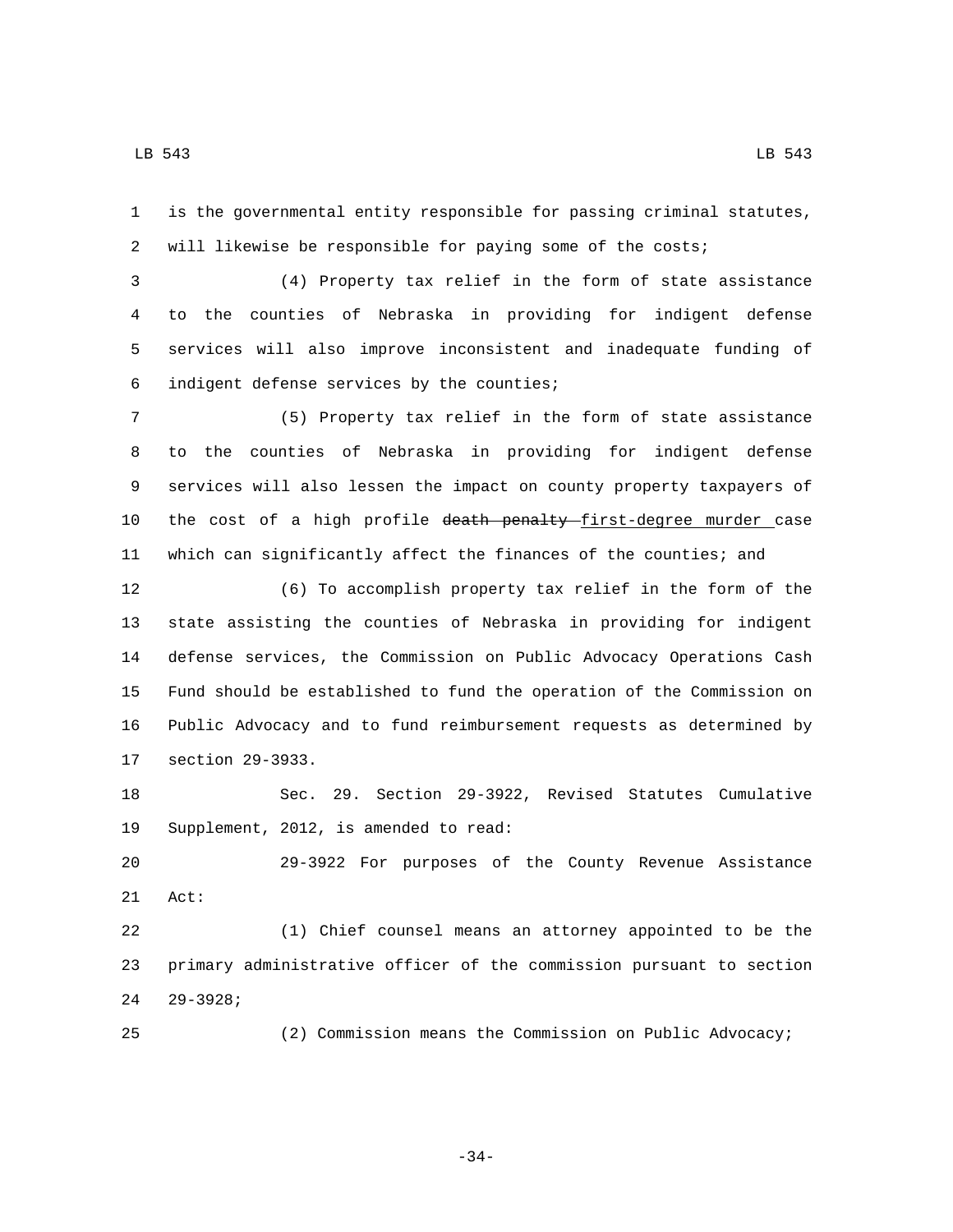1 (3) Commission staff means attorneys, investigators, and 2 support staff who are performing work for the eapital first-degree 3 murder litigation division, appellate division, DNA testing division, 4 and major case resource center;

5 (4) Contracting attorney means an attorney contracting to 6 act as a public defender pursuant to sections 23-3404 to 23-3408;

7 (5) Court-appointed attorney means an attorney other than 8 a contracting attorney or a public defender appointed by the court to 9 represent an indigent person;

10 (6) Indigent defense services means legal services 11 provided to indigent persons by an indigent defense system in eapital 12 first-degree murder cases, felony cases, misdemeanor cases, juvenile 13 cases, mental health commitment cases, child support enforcement 14 cases, and paternity establishment cases;

 (7) Indigent defense system means a system of providing services, including any services necessary for litigating a case, by 17 a contracting attorney, court-appointed attorney, or public defender; (8) Indigent person means a person who is indigent and unable to obtain legal counsel as determined pursuant to subdivision (3) of section 29-3901; and20

21 (9) Public defender means an attorney appointed or 22 elected pursuant to sections 23-3401 to 23-3403.

23 Sec. 30. Section 29-3928, Reissue Revised Statutes of 24 Nebraska, is amended to read:

25 29-3928 The commission shall appoint a chief counsel. The

-35-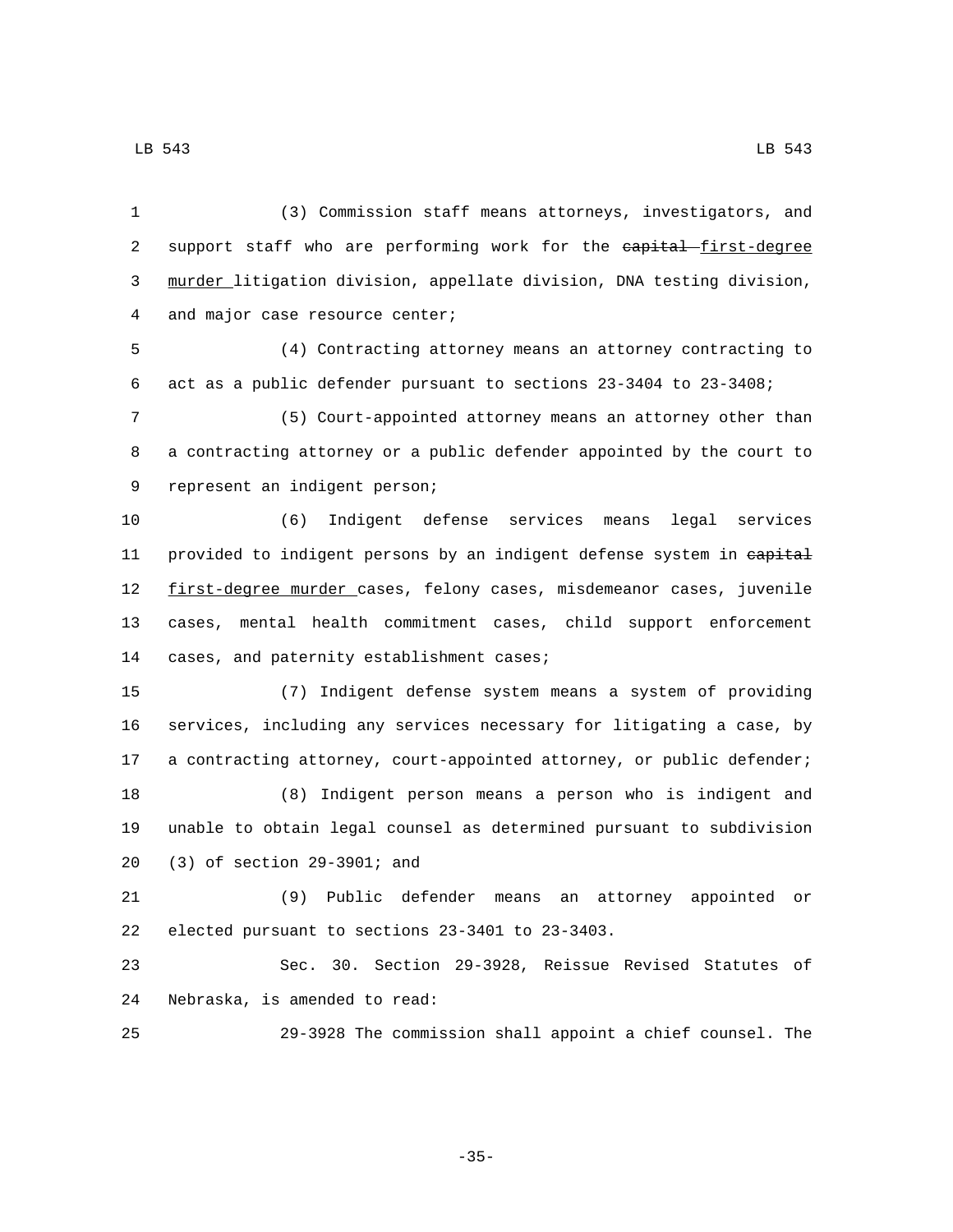responsibilities and duties of the chief counsel shall be defined by the commission and shall include the overall supervision of the workings of the various divisions of the commission. The chief counsel shall be qualified for his or her position, shall have been licensed to practice law in the State of Nebraska for at least five years prior to the effective date of the appointment, and shall be experienced in the practice of criminal defense, including the 8 defense of eapital first-degree murder cases. The chief counsel shall serve at the pleasure of the commission. The salary of the chief 10 counsel shall be set by the commission.

 Sec. 31. Section 29-3929, Reissue Revised Statutes of 12 Nebraska, is amended to read:

 29-3929 The primary duties of the chief counsel shall be to provide direct legal services to indigent defendants, and the 15 chief counsel shall:

 (1) Supervise the operations of the appellate division, 17 the capital first-degree murder litigation division, the DNA testing 18 division, and the major case resource center;

 (2) Prepare a budget and disburse funds for the 20 operations of the commission;

 (3) Present to the commission an annual report on the operations of the commission, including an accounting of all funds received and disbursed, an evaluation of the cost-effectiveness of 24 the commission, and recommendations for improvement;

(4) Convene or contract for conferences and training

-36-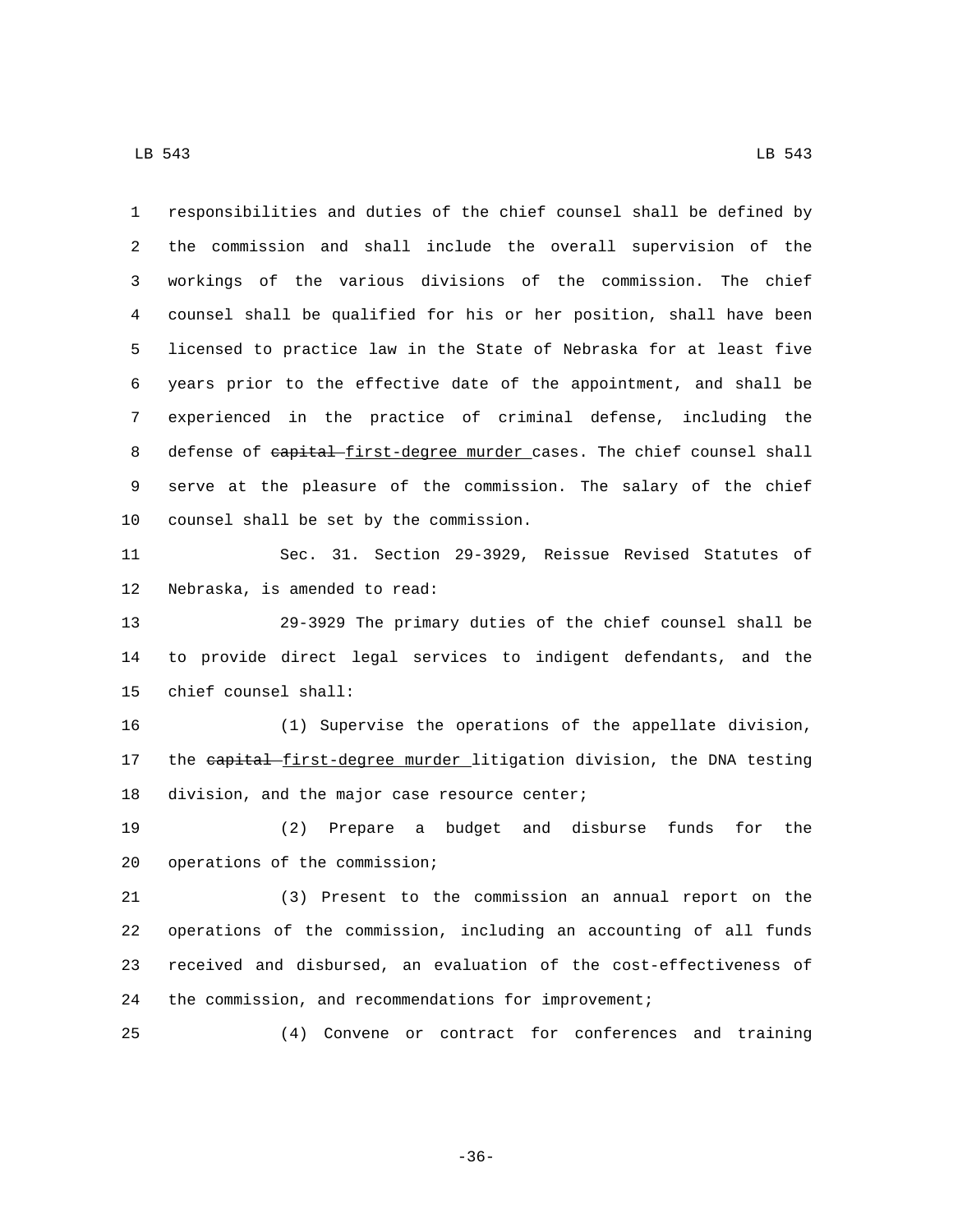1 seminars related to criminal defense; (5) Perform other duties as directed by the commission; (6) Establish and administer projects and programs for the operation of the commission;4 (7) Appoint and remove employees of the commission and delegate appropriate powers and duties to them;6 (8) Adopt and promulgate rules and regulations for the management and administration of policies of the commission and the 9 conduct of employees of the commission; (9) Transmit monthly to the commission a report of the operations of the commission for the preceding calendar month; (10) Execute and carry out all contracts, leases, and agreements authorized by the commission with agencies of federal, state, or local government, corporations, or persons; and (11) Exercise all powers and perform all duties necessary and proper in carrying out his or her responsibilities. Sec. 32. Section 29-3930, Reissue Revised Statutes of 18 Nebraska, is amended to read: 29-3930 The following divisions are established within 20 the commission: 21 (1) The eapital first-degree murder litigation division 22 shall be available to assist in the defense of eapital first-degree murder cases in Nebraska, subject to caseload standards of the 24 commission; (2) The appellate division shall be available to

-37-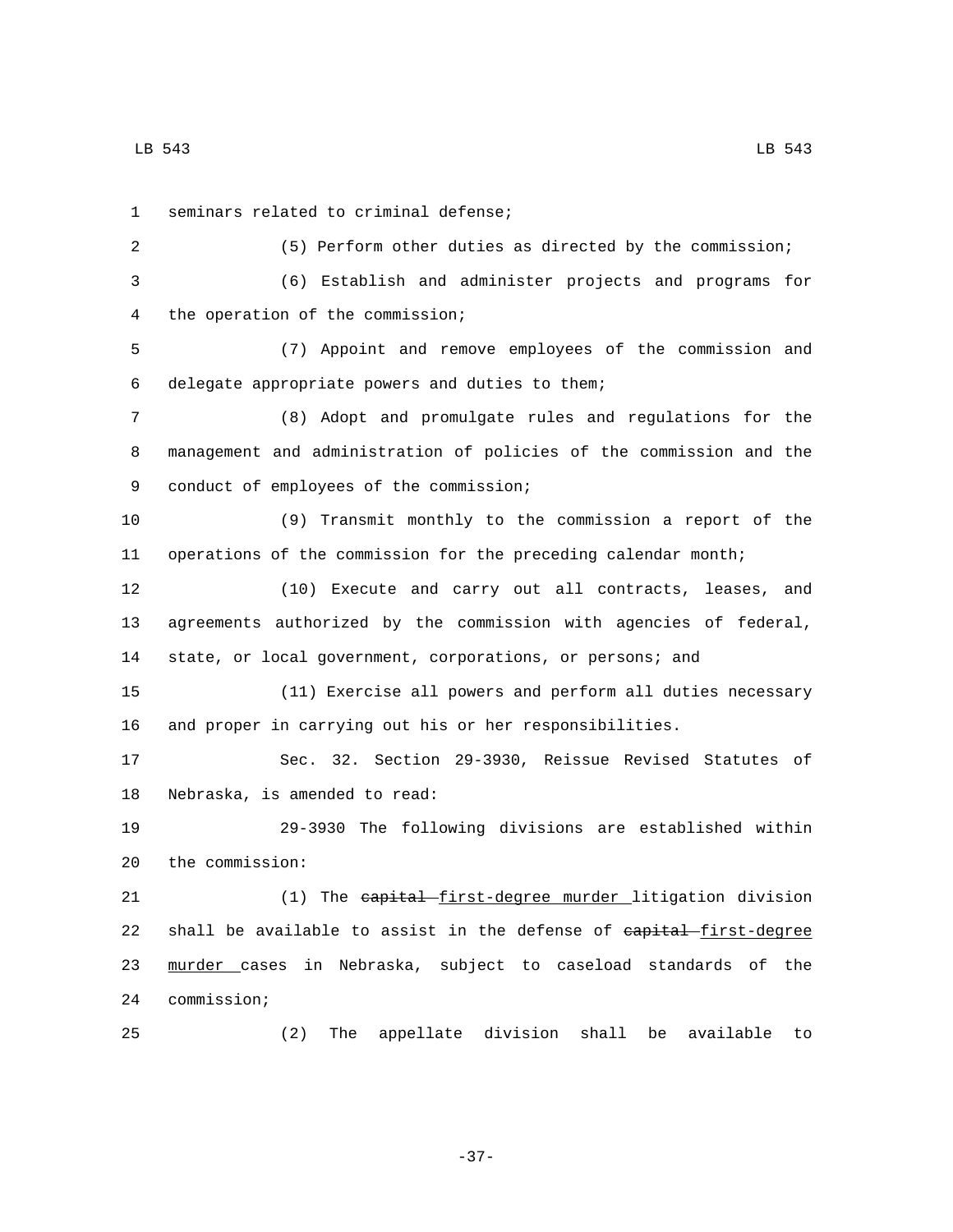1 prosecute appeals to the Court of Appeals and the Supreme Court, 2 subject to caseload standards of the commission;

 (3) The violent crime and drug defense division shall be available to assist in the defense of certain violent and drug crimes as defined by the commission, subject to the caseload standards of the commission;6

7 (4) The DNA testing division shall be available to assist 8 in representing persons who are indigent who have filed a motion 9 pursuant to the DNA Testing Act, subject to caseload standards; and

 (5) The major case resource center shall be available to assist public defenders, contracting attorneys, or court-appointed attorneys with the defense of a felony offense, subject to caseload 13 standards of the commission.

14 Sec. 33. Section 55-480, Reissue Revised Statutes of 15 Nebraska, is amended to read:

16 55-480 Though not specifically mentioned in this code, 17 the Nebraska Code of Military Justice, all disorders and neglects to 18 the prejudice of good order and discipline in the armed forces, all 19 conduct of a nature to bring discredit upon the armed forces<sub>1</sub> and  $all$ 20 crimes and offenses not capital, of which persons subject to this-the 21 code may be guilty, shall be taken cognizance of by a court-martial, 22 according to the nature and degree of the offense, and shall be 23 punished at the discretion of that court.

24 Sec. 34. Section 83-1,110.02, Reissue Revised Statutes of 25 Nebraska, is amended to read:

-38-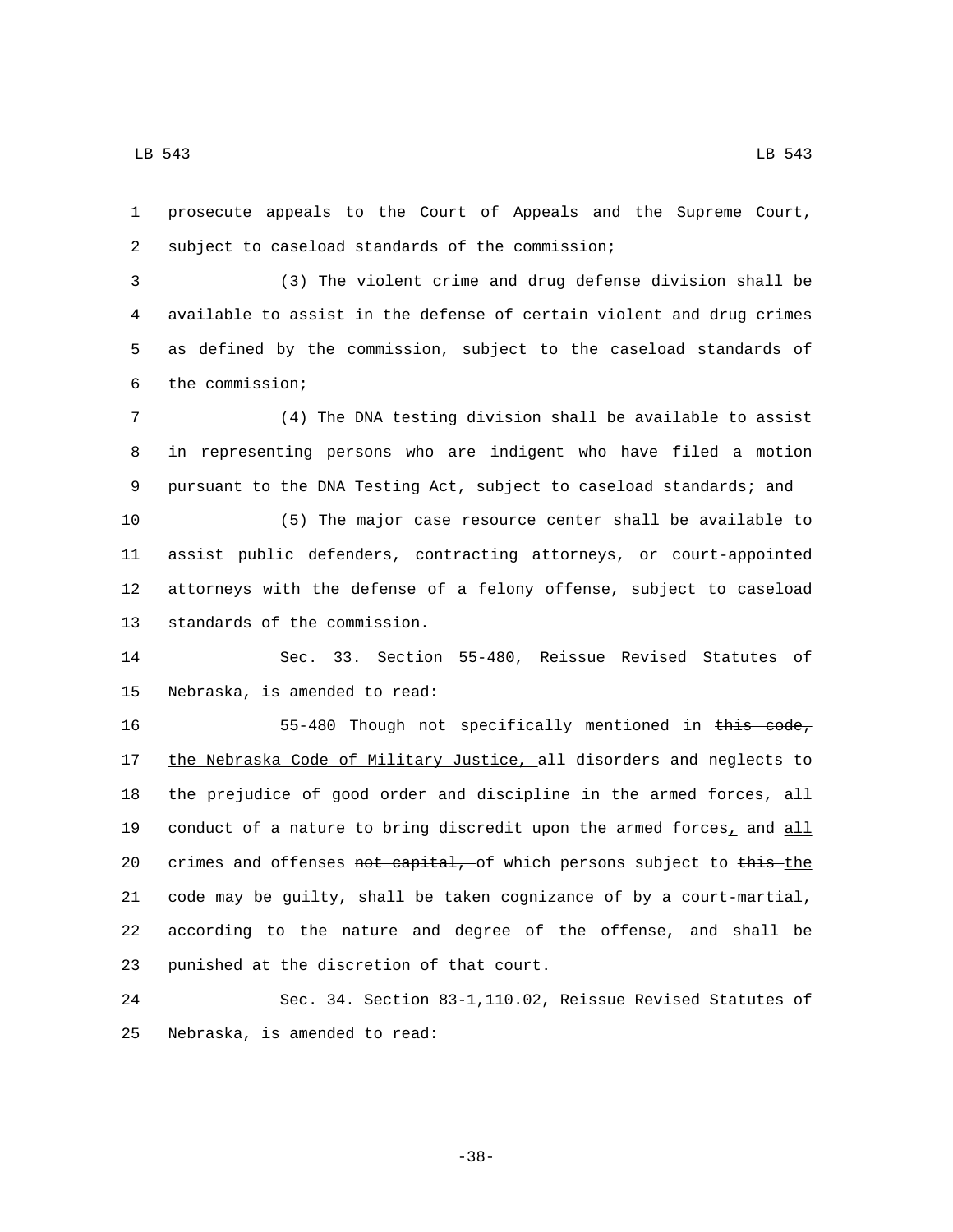83-1,110.02 (1) A committed offender who is otherwise 2 eligible for parole, who is not under sentence of death life imprisonment without possibility of parole or of life imprisonment, and who because of an existing medical or physical condition is determined by the department to be terminally ill or permanently incapacitated may be considered for medical parole by the board. A committed offender may be eligible for medical parole in addition to any other parole. The department shall identify committed offenders who may be eligible for medical parole based upon their medical 10 records.

 (2) The board shall decide to grant medical parole only after a review of the medical, institutional, and criminal records of the committed offender and such additional medical evidence from board-ordered examinations or investigations as the board in its discretion determines to be necessary. The decision to grant medical parole and to establish conditions of release on medical parole in addition to the conditions stated in subsection (3) of this section 18 is within the sole discretion of the board.

 (3) As conditions of release on medical parole, the board shall require that the committed offender agree to placement for medical treatment and that he or she be placed for a definite or indefinite period of time in a hospital, a hospice, or another housing accommodation suitable to his or her medical condition, including, but not limited to, his or her family's home, as specified 25 by the board.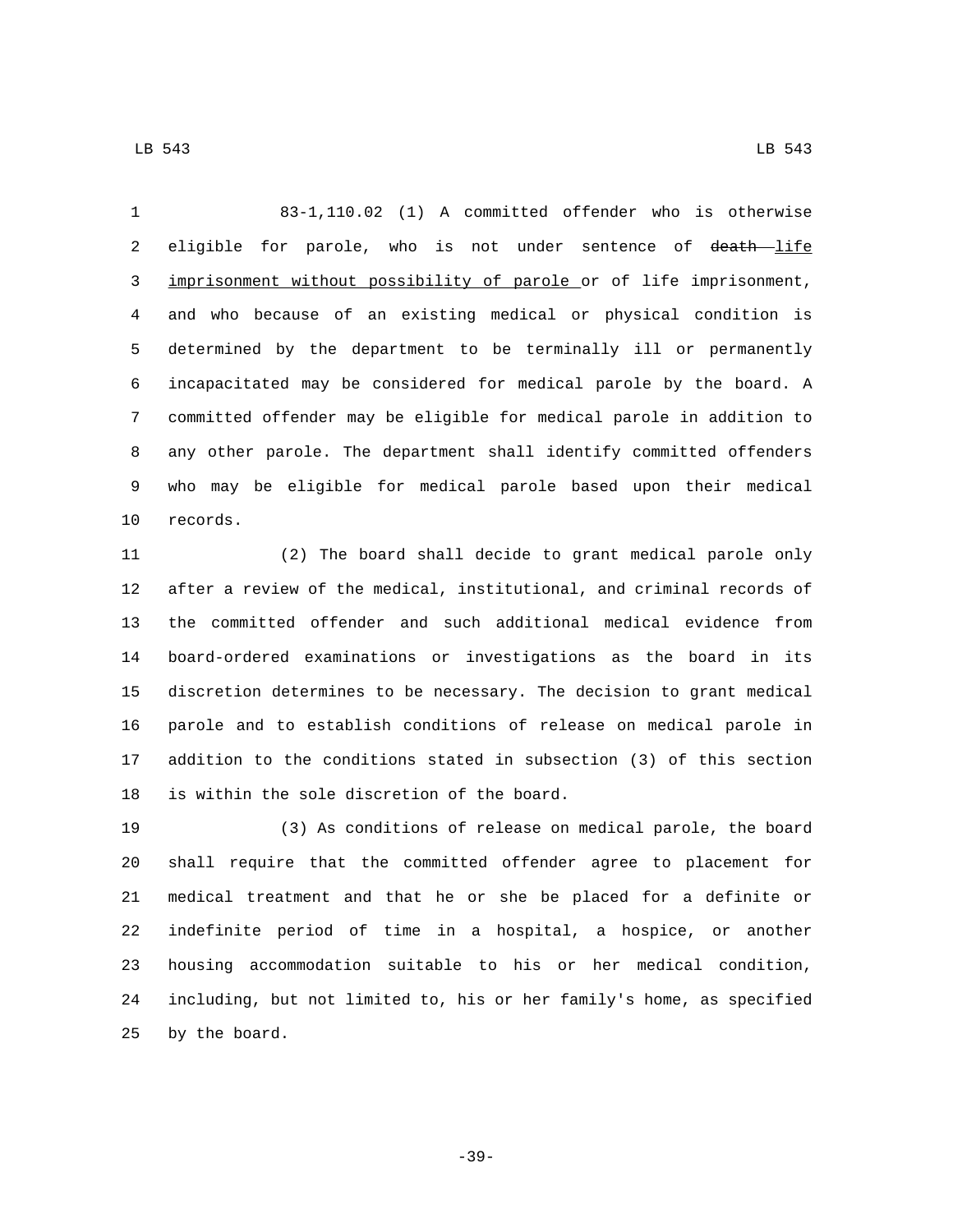(4) The parole term of a medical parolee shall be for the remainder of his or her sentence as reduced by any adjustment for good conduct pursuant to the Nebraska Treatment and Corrections Act. Sec. 35. Section 83-4,143, Revised Statutes Cumulative 5 Supplement, 2012, is amended to read: 83-4,143 (1) It is the intent of the Legislature that the court target the felony offender (a) who is eligible and by virtue of his or her criminogenic needs is suitable to be sentenced to intensive supervision probation with placement at the incarceration work camp, (b) for whom the court finds that other conditions of a sentence of intensive supervision probation, in and of themselves, are not suitable, and (c) who, without the existence of an incarceration work camp, would, in all likelihood, be sentenced to 14 prison. (2) When the court is of the opinion that imprisonment is appropriate, but that a brief and intensive period of regimented,

 structured, and disciplined programming within a secure facility may better serve the interests of society, the court may place an offender in an incarceration work camp for a period not to exceed one hundred eighty days as a condition of a sentence of intensive supervision probation. The court may consider such placement if the offender (a) is a male or female offender convicted of a felony offense in a district court, (b) is medically and mentally fit to participate, with allowances given for reasonable accommodation as determined by medical and mental health professionals, and (c) has

 $-40-$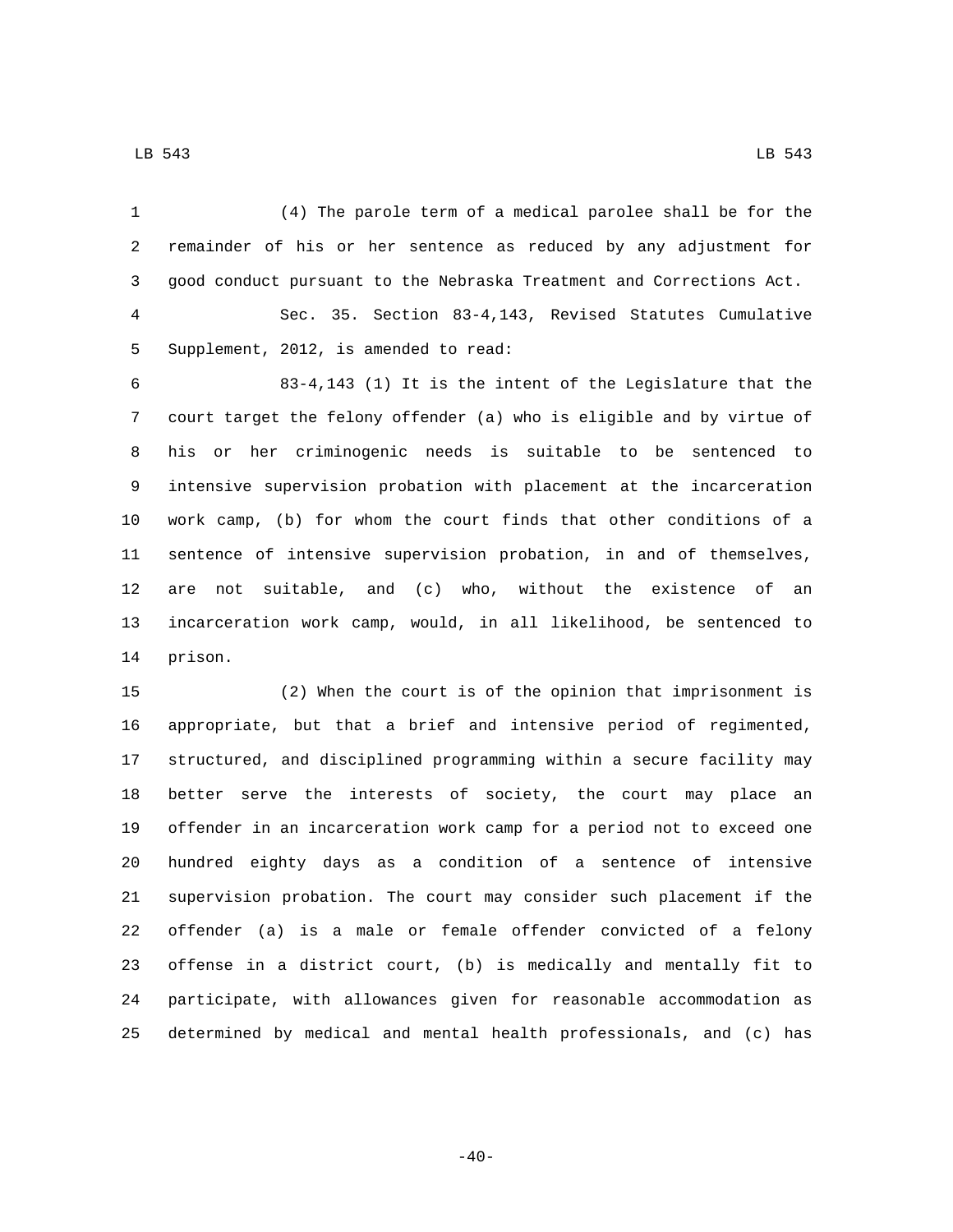not previously been incarcerated for a violent felony crime. 2 Offenders convicted of a crime under sections section 28-303 or 28-319 to 28-322.04 or of any capital crime are not eligible to be placed in an incarceration work camp.4

 (3) It is also the intent of the Legislature that the Board of Parole may recommend placement of felony offenders at the incarceration work camp. The offenders recommended by the board shall be offenders currently housed at other Department of Correctional Services adult correctional facilities and shall complete the incarceration work camp programming prior to release on parole.

 (4) When the Board of Parole is of the opinion that a felony offender currently incarcerated in a Department of Correctional Services adult correctional facility may benefit from a brief and intensive period of regimented, structured, and disciplined programming immediately prior to release on parole, the board may direct placement of such an offender in an incarceration work camp for a period not to exceed one hundred eighty days as a condition of release on parole. The board may consider such placement if the felony offender (a) is medically and mentally fit to participate, with allowances given for reasonable accommodation as determined by medical and mental health professionals, and (b) has not previously been incarcerated for a violent felony crime. Offenders convicted of 23 a crime under sections section  $28-303$  or  $28-319$  to  $28-322.04$  or of 24 any capital crime are not eligible to be placed in an incarceration 25 work camp.

 $\,$  LB 543  $\,$  LB 543  $\,$